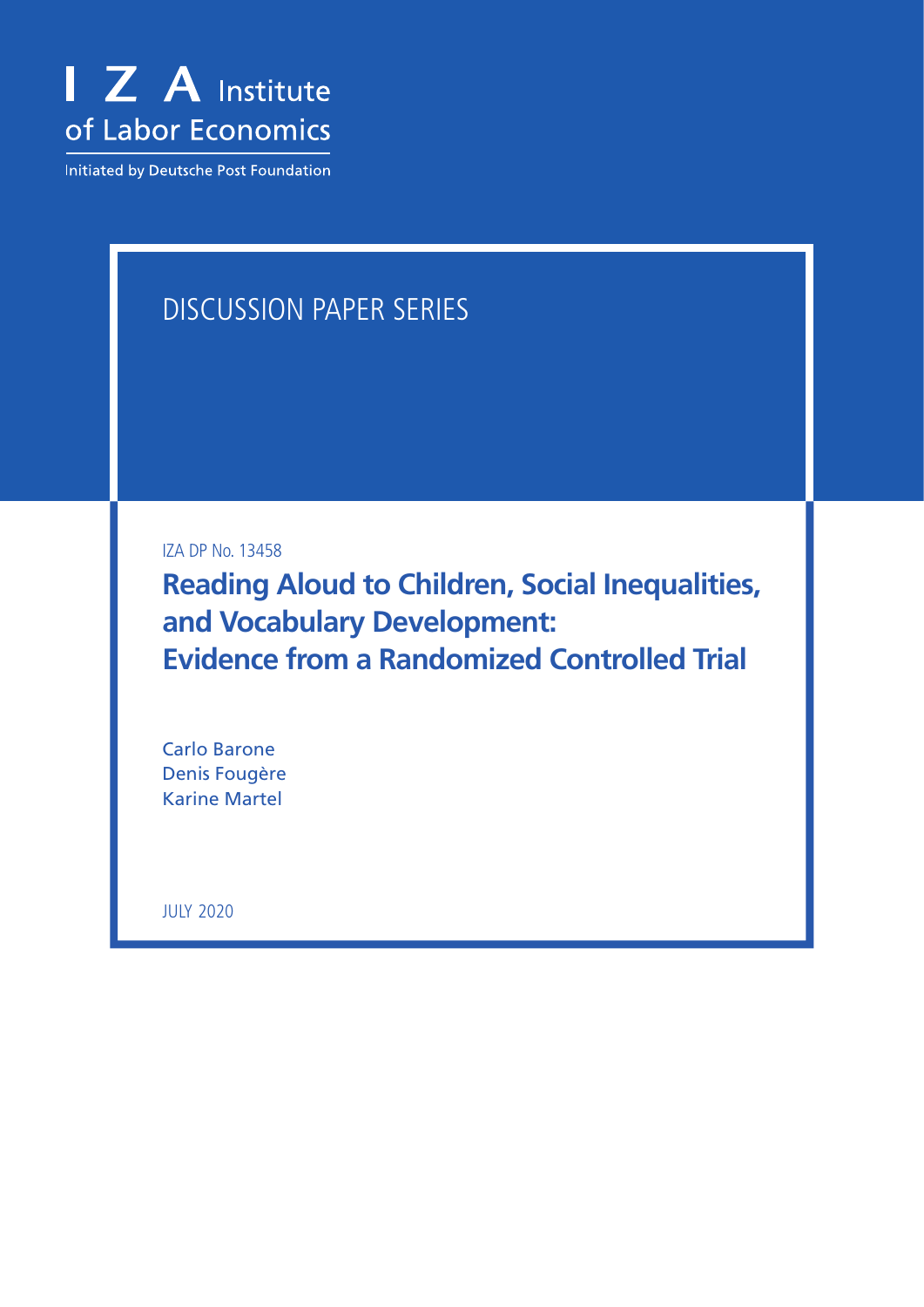

Initiated by Deutsche Post Foundation

## DISCUSSION PAPER SERIES

IZA DP No. 13458

## **Reading Aloud to Children, Social Inequalities, and Vocabulary Development: Evidence from a Randomized Controlled Trial**

**Carlo Barone** *OSC/LIEPP Sciences Po*

**Denis Fougère** *CNRS, OSC/LIEPP Sciences Po, CEPR and IZA*

**Karine Martel** *INSHEA*

JULY 2020

Any opinions expressed in this paper are those of the author(s) and not those of IZA. Research published in this series may include views on policy, but IZA takes no institutional policy positions. The IZA research network is committed to the IZA Guiding Principles of Research Integrity.

The IZA Institute of Labor Economics is an independent economic research institute that conducts research in labor economics and offers evidence-based policy advice on labor market issues. Supported by the Deutsche Post Foundation, IZA runs the world's largest network of economists, whose research aims to provide answers to the global labor market challenges of our time. Our key objective is to build bridges between academic research, policymakers and society.

IZA Discussion Papers often represent preliminary work and are circulated to encourage discussion. Citation of such a paper should account for its provisional character. A revised version may be available directly from the author.

ISSN: 2365-9793

**IZA – Institute of Labor Economics**

| Schaumburg-Lippe-Straße 5-9 | Phone: +49-228-3894-0       |             |
|-----------------------------|-----------------------------|-------------|
| 53113 Bonn, Germany         | Email: publications@iza.org | www.iza.org |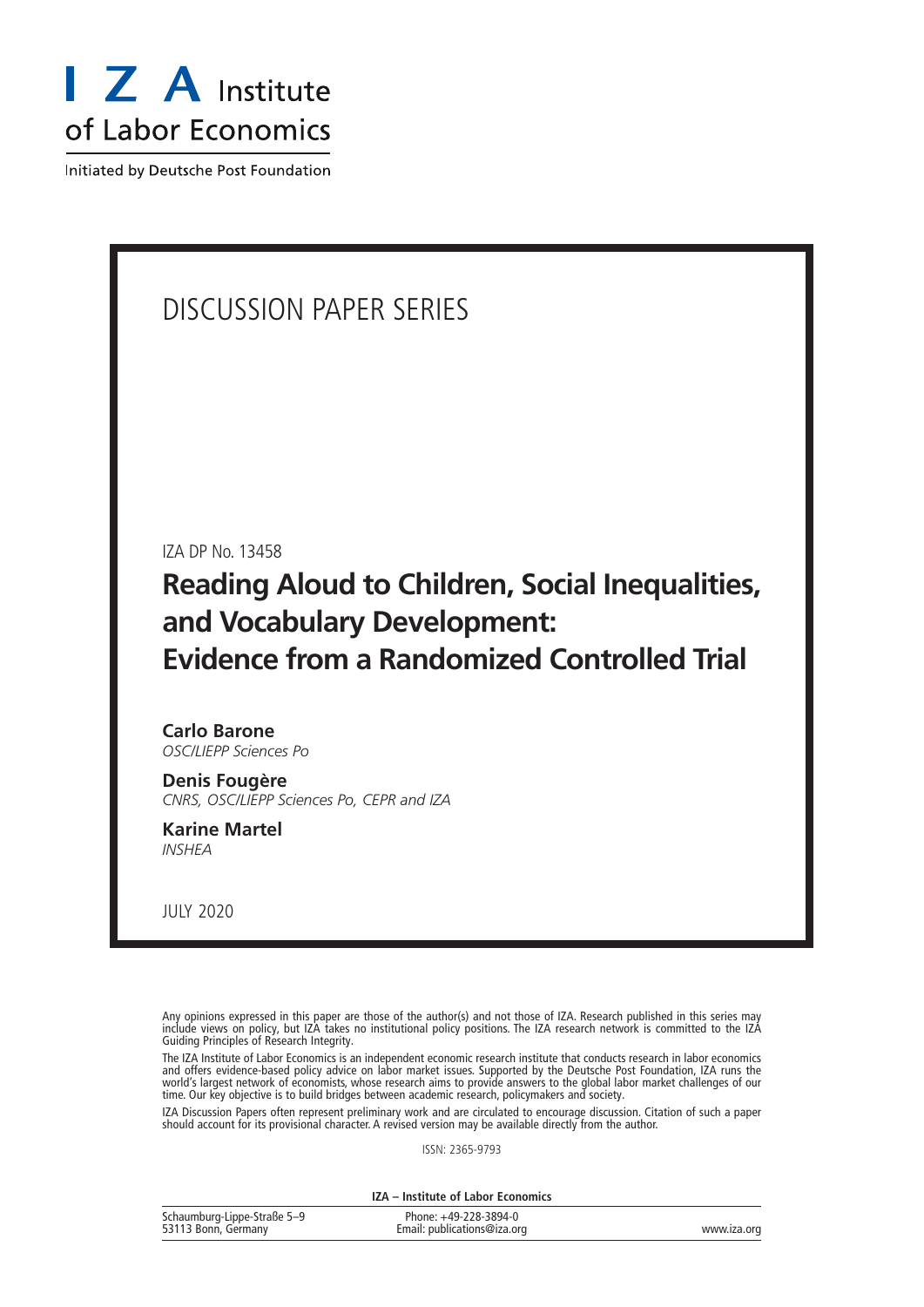### ABSTRACT

# **Reading Aloud to Children, Social Inequalities, and Vocabulary Development: Evidence from a Randomized Controlled Trial\***

This study presents the results of a randomized controlled trial assessing the impact of a shared-book reading (SBR) intervention that targeted children aged 4 living in socially mixed neighborhoods of the city of Paris. We selected a large, random sample of families and provided parents with free books, information on the benefits of SBR and tips for effective reading practices. We measured SBR frequency and children's vocabulary before and after this intervention, among treated and control children. The intervention had a large effect on SBR frequency. At the pre-test, SBR on a daily basis involved 41.2% of the families, and the treatment fostered this practice by 8 percentage points. SBR on a weekly basis was fostered by 14 percentage points. The intervention fostered SBR frequency only in low-educated households. This equalising impact is an important finding against the background of previous research reporting that disadvantaged families tend to benefit less from SBR programs. The intervention also significantly enhanced children's language skills measured with standardized tests of receptive vocabulary. The effect size for the main treatment effect ranges from 0.12 at the post-test to 0.16 at the follow-up. Treatment effects are persistent six months after the end of the intervention. Children from low-educated and immigrant families improved their vocabulary as much as those from high-educated, native families. Moreover, the persisting positive impacts on vocabulary growth detected at the follow-up also involve children from disadvantaged families. Furthermore, these children more often attend schools with lower educational resources. It is therefore encouraging that the intervention has strong impacts in schools with initially low involvement in reading-related activities and with low educational resources.

**JEL Classification:** I21, I24, J13, C93 **Keywords:** early childhood, language skills, parental reading, field experiment

**Corresponding author:** Denis Fougère LIEPP - Sciences Po 27, rue Saint-Guillaume 75337 Paris Cedex 07 France E-mail: denis.fougere@sciencespo.fr

<sup>\*</sup> This study benefited from funding from the LIEPP (Laboratory for the interdisciplinary evaluation of public policies). The publishing house Gallimard Jeunesse gave us all the books used in the first year of this study for free and Nathan did the same in the second year. We thank especially Nathalie Marec-Breton for her advice and training concerning the use of standardized tests. We thank Madame Gaga (Académie de Paris) for her generous support for the access to the field. The experimental protocol was registered in the Social Science Registry before running the experiment. The authors acknowledge support from the French National Research Agency's (ANR) "Investissements d'Avenir" grants ANR-11-LABX-0091 (LIEPP).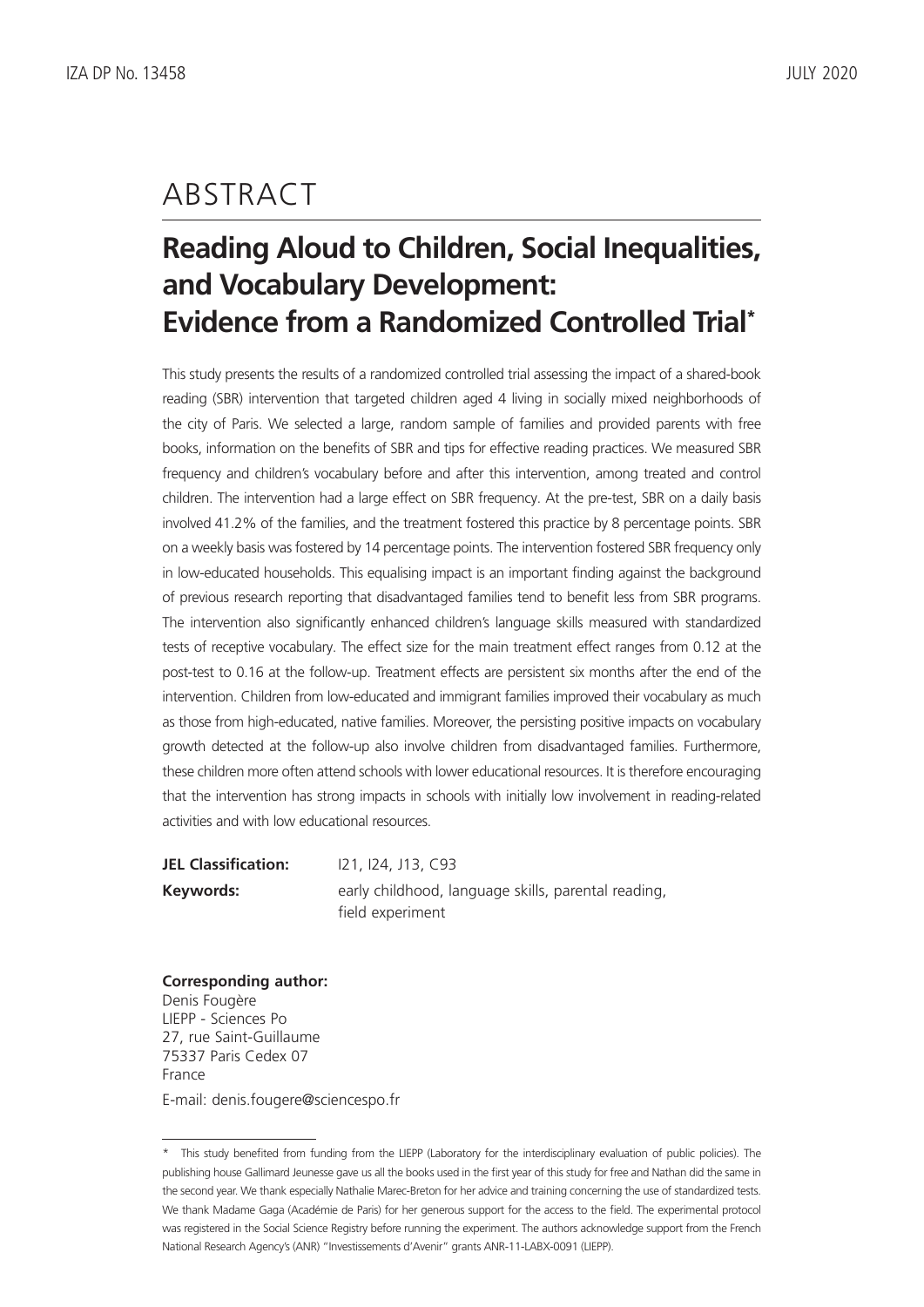#### **1.Introduction**

Skill development processes in the preschool years are of pivotal importance for school success (Hulme, Snowling 2015). Core language skills such as active and receptive vocabulary, phonemic awareness, and knowledge of print, have been identified as strong predictors of academic performance across several domains (Whitehurst, Lonigan 1998; NELP 2008). Unfortunately, research on emergent literacy reports that children from low-educated and immigrant families are highly overrepresented among low achievers since the preschool years, with long-term consequences for their school performance and dropout risks (Park 2008; Potter, Roksa 2013). These social inequalities in educational opportunities are stronger for boys, who face higher risks of educational failure (Di Prete, Buchman 2013).

Public investments to foster language skills in early childhood and reduce the related social inequalities can thus be justified on both efficiency and equity grounds (Doepke, Zilibotti 2019). In particular, several scholars advocate a social investment strategy promoting access to high-quality child-care, anticipating entry into kindergarten and offering supplementary learning activities to low-achievers in primary education (Esping-Andersen 2012; Palier et al. 2017; Blossfeld et al. 2017; Heckman et al. 2013). While these school-based interventions are potentially important, they tend to leave the family environment virtually unchanged. This limitation significantly reduces their scope, since children spend at least half of their daytime under the supervision of their parents (Oecd 2012). Hence, parenting interventions have been increasingly advocated as a complementary approach to boost early skill accumulation (Sylva et al. 2008; York, Loeb 2018).

The informal learning processes taking place in the home environment, such as Shared Book Reading (SBR), are strong predictors of emergent literacy and school success (Myrberg, Rosen 2009; Notten, Kraaykamp 2013). Since these informal activities are socially stratified (Damhrich, Triventi 2018; [Dotti](https://onlinelibrary.wiley.com/action/doSearch?ContribAuthorStored=Dotti+Sani%2C+Giulia+M)  [Sani,](https://onlinelibrary.wiley.com/action/doSearch?ContribAuthorStored=Dotti+Sani%2C+Giulia+M) [Treas](https://onlinelibrary.wiley.com/action/doSearch?ContribAuthorStored=Treas%2C+Judith) 2016), parenting interventions empowering disadvantaged families are of crucial importance (Sylva et al. 2008). Moreover, parenting programs may provide a light-touch, cost-effective complement to school-based interventions, which can be very costly (York, Loeb 2018).

However, boosting effective parenting practices is a major challenge. While promoting parental involvement in school success is a 'mantra' among educational experts, systematic reviews on these parenting interventions report mixed findings, suggesting that economic, cultural and social barriers may hinder parental receptivity to these interventions (Avvisati et al. 2010; Gorard, See 2013). Fostering SBR in early childhood is often regarded as one of the most promising intervention strategies to foster parental involvement and emergent literacy (Lay See et al. 2014; Oecd 2012; Bradley, Corwyn 2004). This activity demands limited time investments to the parents and is accessible to families with limited socio-economic resources, since free or cheap storybooks for children are easy to find (e.g., in public libraries), and their contents and language register are simple (Sénéchal 2006). Unsurprisingly, educational experts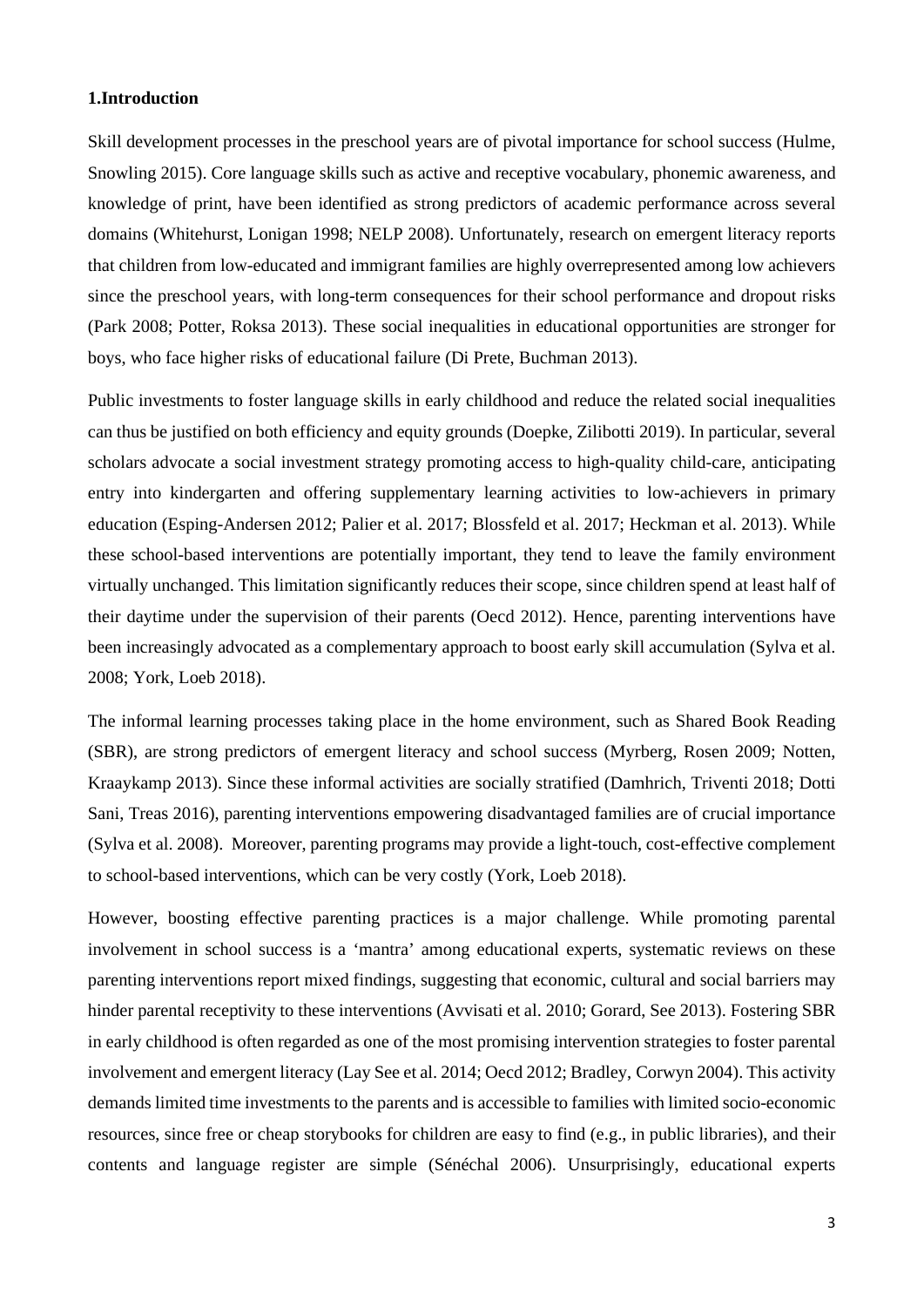recommend SBR as a highly beneficial parenting practice (Partridge 2004). Large-scale home-visiting interventions, such as Bookstart, have been developed in several countries over the past two decades to encourage this practice by providing free books to parents as well as information on the beneficial effects of SBR for children (Moore, Wade 2003). Pediatric interventions have become increasingly widespread, too. The best-known example is the Reach-Out-and Read model, where pediatricians provide free books together with information and encouragement to read, while a volunteer in the waiting room may show to the parents how to effectively read storybooks to their children (Mendelsohn et al. 2001).

A large consensus on the efficacy of SBR interventions emerged in the 1980s and 1990s (Bus et al. 1995; Bus et al. 1995; Scarborough, Dobrich 1994). An extensive literature based on matched case-control studies and other correlational research designs reported that these interventions have positive effects on SBR frequency and, at least in some studies, on children's emergent literacy (High et al. 1998; Sharif et al. 2002; Dickinson et al. 2012). However, an increasing number of randomized controlled trials carried out over the past two decades has reported more elusive evidence (Golova et al. 1999; Auger, Penner 2014; O'Hare, Connoly 2010). A recent meta-analysis (Barone et al. 2019) of 30 experiments on the impact of SBR interventions on children's vocabulary reports positive impacts only for one specific intervention methodology, namely dialogic reading (average Cohen's effect size=0.26), while other SBR programs are found to be ineffective (average Cohen's effect size  $=0.06$ ).

As regards dialogic reading interventions (Whitehurst et al. 1994, 1999), they involve training parents to a highly interactive SBR style, where children comment and even retell the story, following a well-defined protocol (the so-called PEER rule). However, children from high-educated families display higher language gains (Mol et al. 2008; Barone et al. 2019), possibly because their parents are more familiar with interactive communication styles (*ibidem*). Hence, dialogic reading may foster social inequalities in skill development when it is not targeted to disadvantaged populations.

This recent experimental evidence is a matter of concern, considering the large amounts of human and financial resources invested in SBR interventions. Understanding what can go wrong and what can be done to enhance the efficacy of SBR interventions is thus important. However, while experimental studies on SBR programs mark a significant improvement in terms of causal inference, their conclusions should be taken with caution, since they most often rely on small, *ad hoc* samples of highly selected populations (Barone et al. 2019). Hence, their external validity is limited. Moreover, these limitations may affect their conclusions: for instance, a study may report null effects because of a lack of statistical power. Furthermore, most of these studies were carried out in the US or in other Anglo-Saxon countries and their degree of generalizability remains unclear.

This article presents the results of a randomized controlled trial assessing the impact of a SBR intervention that targeted children aged 4 living in socially mixed neighborhoods of the city of Paris. We selected a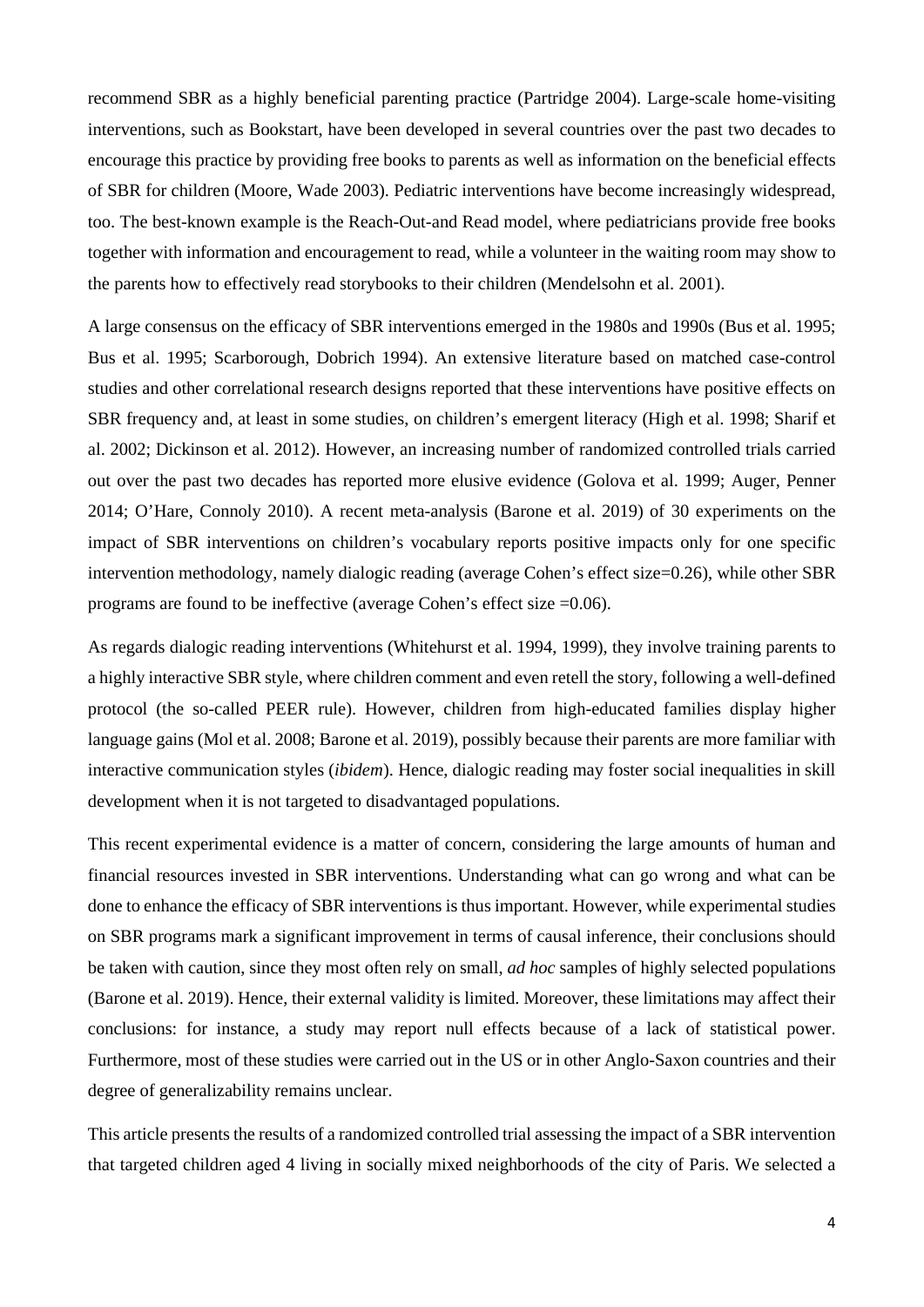large, random sample of families and provided parents with free books, information on the benefits of SBR and tips for effective reading practices. We measured SBR frequency and children's vocabulary before and after this intervention, among treated and control children. In the next section, we present the rationale and the main features of the intervention, stressing the specific adjustments that we adopted to promote the involvement of low-educated and immigrant parents. Section 3 illustrates the sampling, randomization and data collection design. In section 4, we present the modeling strategy and in section 5 we report the results of the statistical analyses. Section 6 concludes with a discussion of the policy implications of this study.

#### **2. Intervention design**

SBR interventions are based on the theoretical premise that parents are often unaware of the benefits of this activity for their children (Auger et al. 2014). These information gaps are particularly strong for loweducated and immigrant parents, who enjoy limited access to newspaper articles, books or web materials reporting expert recommendations on effective parenting practices, such as SBR (Baker et al. 2007; Radey, Randolph 2012). The socio-economic segregation of neighborhoods and of friendship networks reinforces these information inequalities among social groups (Minh et al. 2017). In France, pre-primary schools sometimes organize book loan initiatives for the families, but they seldom provide information and guidance on SBR, thus tacitly assuming that parents are aware of the benefits of this activity and practice it effectively. If this assumption is misplaced for many disadvantaged families, a SBR intervention may foster language development and reduce the related social inequalities.

Given that the participation in pre-primary schools is compulsory for children aged 3 to 5, we opted for a school-based intervention, which reduces the selectivity issues affecting studies that target families visiting libraries or pediatric clinics. However, effectively reaching parents to deliver information on SBR is a challenging task, particularly in low-income schools with limited parental involvement or even conflictual relations between families and the teaching staffs(Gorard, See 2013). We carried a preliminary qualitative study to design the information treatment, using semi-structured interviews with parents, teachers and school principals. We could thus confirm that very few schools developed book loan initiatives and that teachers in these schools did not inform parents of the benefits of SBR. Moreover, it soon became clear that a major hurdle to communicate with parents was their low (and socially biased) participation at collective school meetings. An intervention delivering information on SBR in the context of a school meeting with parents would result in low attendance and a large underrepresentation of disadvantaged families. We thus decided to deliver the main information contents with a weekly flyer that children would bring home during the first two months of the intervention. These flyers contained several images and short texts that could be read in a couple of minutes. However, assuming that some parents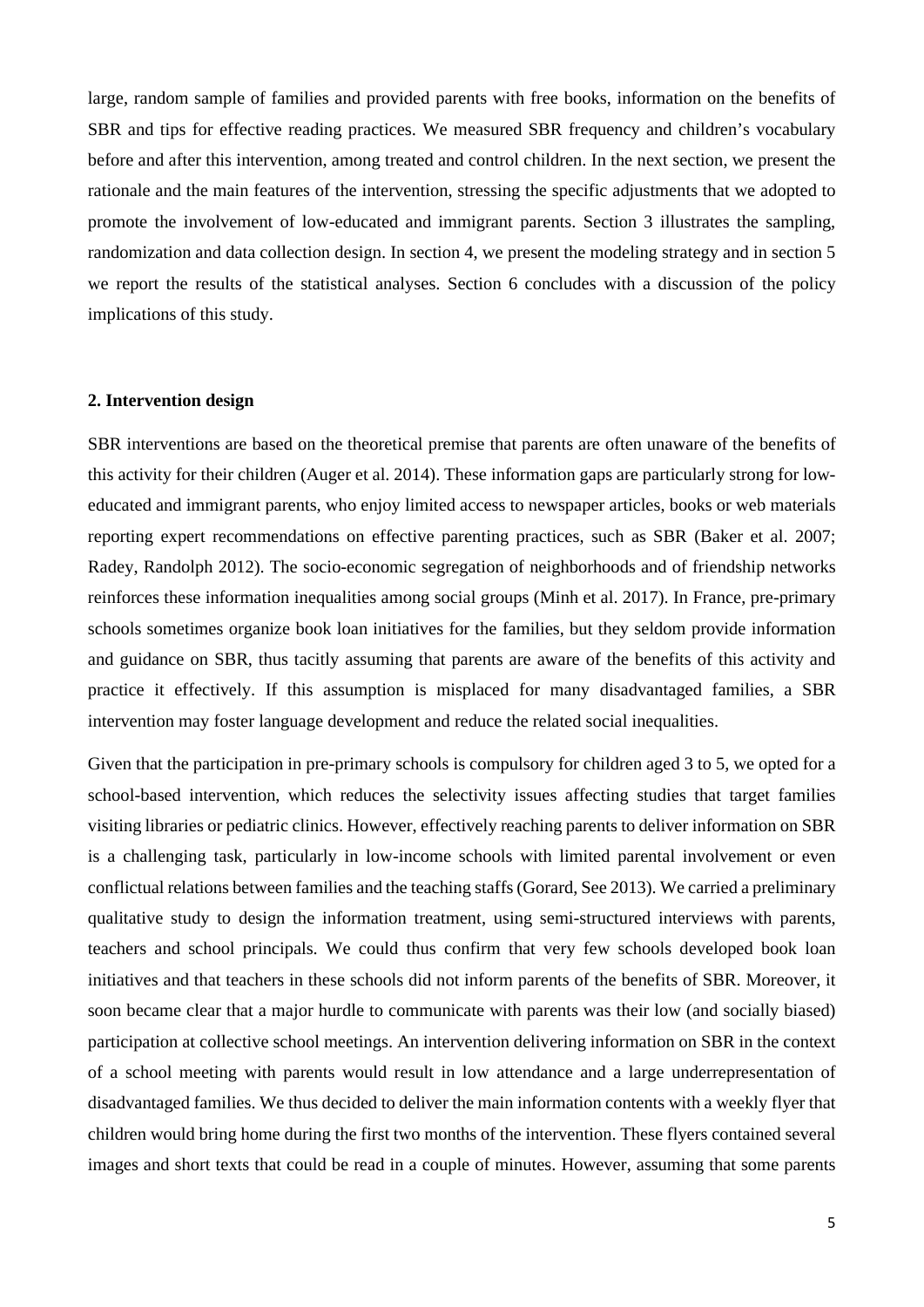would not read them, we hired a team of four interviewers to reach each family with a short phone call that would summarize the main messages of the flyers and encourage parents to read them.

Language barriers for immigrant parents constitute another important hurdle. Several studies screen out allophone parents, since delivering books in different languages can be practically difficult and costly. This option is unfeasible in the context of a school-based intervention since it would be perceived as discriminatory. In France, immigrants most often come from former French colonies. Hence, parents who do not speak any French a tiny minority: 4.5% according to a recent study (Ined 2016). However, bilingual parents may not be very fluent in French. Hence, we adopted four expedients. First, the phone calls could be delivered in four languages (French, Arabic, English, Spanish). Second, we used a simple language in the flyers. Third, we selected books in French but with short texts and with several images that parents could use as a support to tell the story. Fourth, parents were encouraged to read in French if possible, but they were also informed of the benefits of reading books in their native language and they received detailed information on public libraries with books for children in foreign languages located in the neighborhoods surrounding the selected schools. Overall, a focus on *accessibility* for disadvantaged families was a key feature of the treatment design, in line with the recent literature suggesting that a failure to effectively reach parents, particularly those who are less familiar with SBR and thus more in need for this type of intervention, is a major hurdle hindering the efficacy of SBR initiatives and, more generally, of parenting interventions (Gorard, See 2013).

A second type of barrier, at least for some well-known SBR programs like 'Bookstart' and 'Reach Out and Read', is that they involve one-shot interventions that may fail to change parenting practices. Even if parents access transparent information on the benefits of SBR, they may not adjust their parenting routines, as documented by an extensive literature on inertial biases (Thaler, Sunstein 2008; York, Loeb 2018). Parenting for school success is a typical example of time-consuming investment in a distant future that is subject to present biases. Hence, even if parents learn that SBR is beneficial to their children's development and school success, books for children may not be available at home, and parents may not take the time to borrow them in public libraries, even though this demands a limited time investment, at least in Paris where a widespread network of libraries operates also in disadvantaged neighborhoods. We adjusted the intervention design accordingly, in three ways. First, we asked teachers to organize a schoolbased book loan: they received a selection of 18 book titles and each week children brought home one of them together with the information flyers. Second, the qualitative study had indicated that letting children choose the books was important because if the child is interested in the book, he or she will ask the parents to read it, which is possibly the best layer to persuade parents to take the time to read the story. Hence, teachers let the children choose the books, monitoring that they chose a variety of titles. Every week the teacher put the books on a table and invited the toddlers to choose a book, to pick up the weekly flyer and to put them in a coloured project bag that they would bring home. Finally, during the last two months of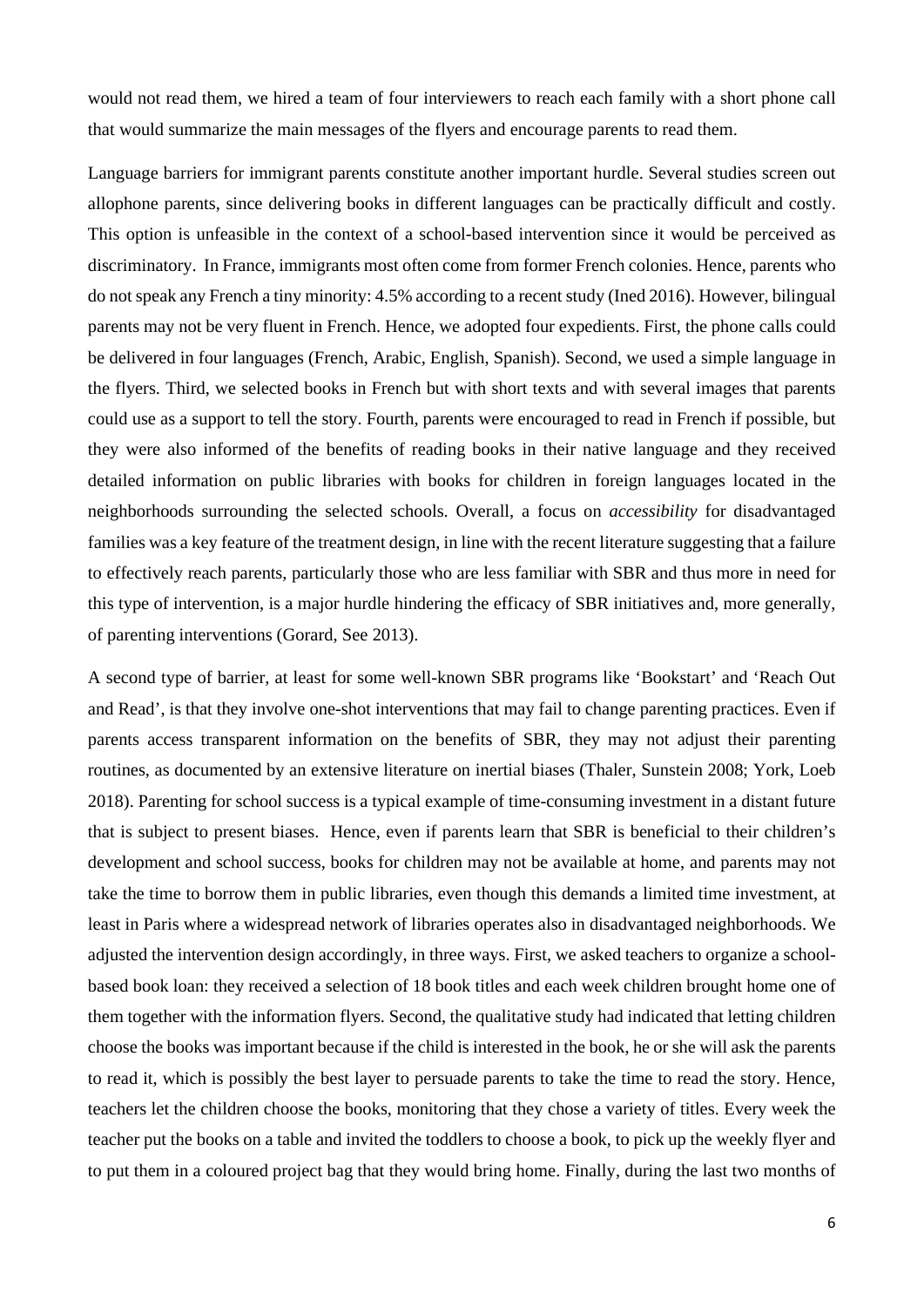the intervention, parents received a weekly text message that succinctly reiterated the contents of the flyers and stressed the importance of their involvement in the project. Hence, during these four months, families received one book per week together with regular information materials via flyers, phone calls and text messages.

The contents of these messages involved three main clusters. A first set of messages focused on the importance of cognitive and language development in the preschool years for school success. The information materials explained to the parents how reading a storybook can enrich the vocabulary of their children, which is in turn essential to learn reading and writing in primary school. Parents learn that even only few minutes before bedtime can be beneficial, if done on a regular basis. The messages to the parents stressed also the emotional value of this activity for parent-child relations and children's attachment.

The efficacy of dialogic reading interventions, as well as the deceiving results for other SBR programs, suggest that the *quality* of SBR experiences is as important as their frequency. A more interactive reading style, where parents communicate with their children around the story, is more beneficial to emergent literacy: children are thus induced to actively use the words of the books (Sénéchal 2006; Partridge 2004). Parents received suggestions on how to propose (and not to impose) this activity and how to manage it effectively, including tips to encourage children to talk about the story. Moreover, if parents take the time to explain unknown words and use images to facilitate the comprehension and retention of new words, children will follow the story more easily and they will learn more words. The information materials explained also how to effectively 'play the story' using voice and gesture to mimic the behaviour of the characters and to express their emotions. Hence, a second cluster of messages revolved around effective practices to foster parent-child interactions around books. We suspect that the failure to incorporate this qualitative dimension of SBR is a major limitation of some existing programs explaining why an increased SBR frequency may result in negligible language gains (Avvisati et al. 2010, Oecd 2012).

Finally, a third set of messages promoted an understanding of SBR as a 'family affair'. SBR is a highly gendered activity that is predominantly practiced by mothers (Chacko et al. 2017; Oecd 2012). The flyers stressed the importance of fathers as role models, as well as the potential role of elder siblings and grandparents; the selection of pictures of SBR activities in the flyers visually translated these messages. Parents were encouraged to organize a 'family reading time' in the weekends and to propose some playful activities around book contents. The intervention thus aimed at reducing the gender-stereotypical character of this activity, which can be particularly detrimental to boys, while at the same time fostering the involvement of the broader family network.

The contents of this information intervention were thus articulated following a sequential logic: the initial focus was on motivating parents to establish a regular SBR routine, then we introduced suggestions to foster interactions around books and finally the messages aimed at broadening the involvement of the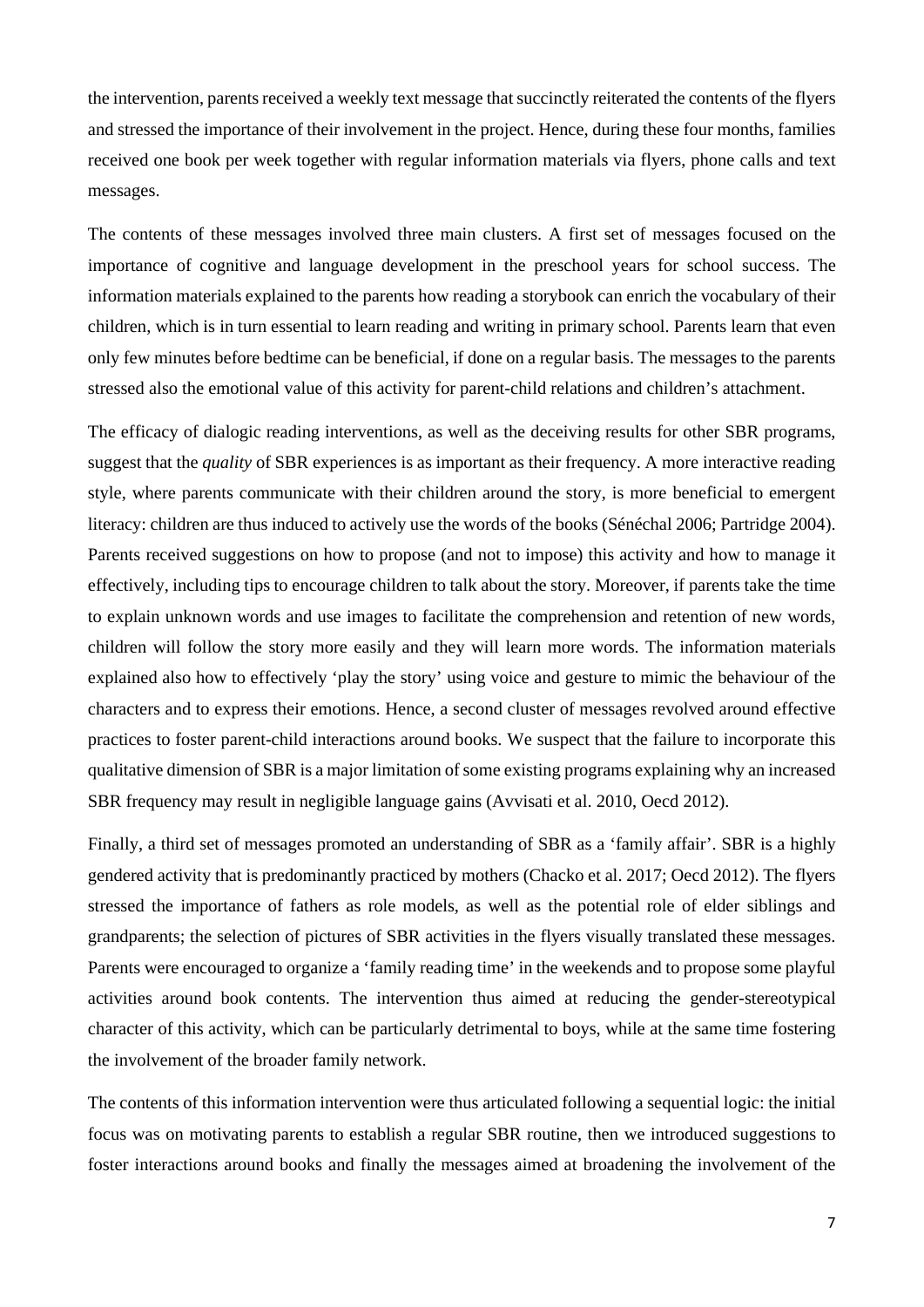family network. For the selection of recommendations and tips for the parents, we relied on the expert literature on effective book reading (Partridge 2004) and on the preliminary qualitative study.

Overall, this discussion has identified three factors of pivotal importance for the success of SBR interventions: fostering real accessibility to the information contents, particularly for disadvantaged parents; breaking the inertial routines that can hinder SBR even when parents access this information; fostering the involvement of children and of their families in this activity, bringing them to interact around book contents.

Finally, we should note that previous studies on SBR initiatives seldom discussed the criteria used to select the books provided to the parents. We believe that this is a relevant component of the intervention design. In particular, the appropriate balance between the accessibility of book language for culturally disadvantaged families and vocabulary enrichment is a delicate yet essential factor. If a book contains several unknown words, children may have a hard time following the story, but if the language is too basic, they will not learn new words; it is also important that at least some words are repeated across different sentences. Moreover, research using video recordings of SBR activities reveals that parents tend to exclusively focus on reading the text, while children are more interested in the book images and may stay quite disconnected from verbal contents (Evans and Saint-Aubin, 2005; Vandermaas-Peller et al. 2009). Books with relatively short texts, rich in images and displaying straightforward connections between the text and the images that illustrate it are thus more likely to foster interactions around books. These criteria guided the selection of book titles, which covered a variety of topics and of language domains, prioritising subjects that are gender-neutral and appealing to children.

#### **3. Evaluation design**

#### **3.1 Targeting, sampling, and randomisation**

In France, children attend pre-primary schools from age 3 to 6. Participation is compulsory since the school year 2019-2020; when this study started in 2016, the attendance rate was 98% by the age of 3 (Oecd 2015). The experiment targeted the less affluent districts of the city of Paris ( $12<sup>th</sup>$ ,  $18<sup>th</sup>$ ,  $19<sup>th</sup>$  and  $20<sup>th</sup>$ arrond[i](#page-27-0)ssements)<sup>i</sup>. Their median income is between 45% and 55% of the corresponding values for the rich districts of the city center (Apur 2019). However, owing to the rapid gentrification process, some neighbourhoods in these districts display a large presence of high-educated, middle class families (e.g., Montmartre is in the  $18<sup>th</sup>$  district). Hence, within these city districts, we targeted the so-called priority education schools (*REP* and *REP+*), located in the socially mixed neighbourhoods of these districts. In order to avoid treatment replacement bias, we targeted schools not implementing any book loan initiative.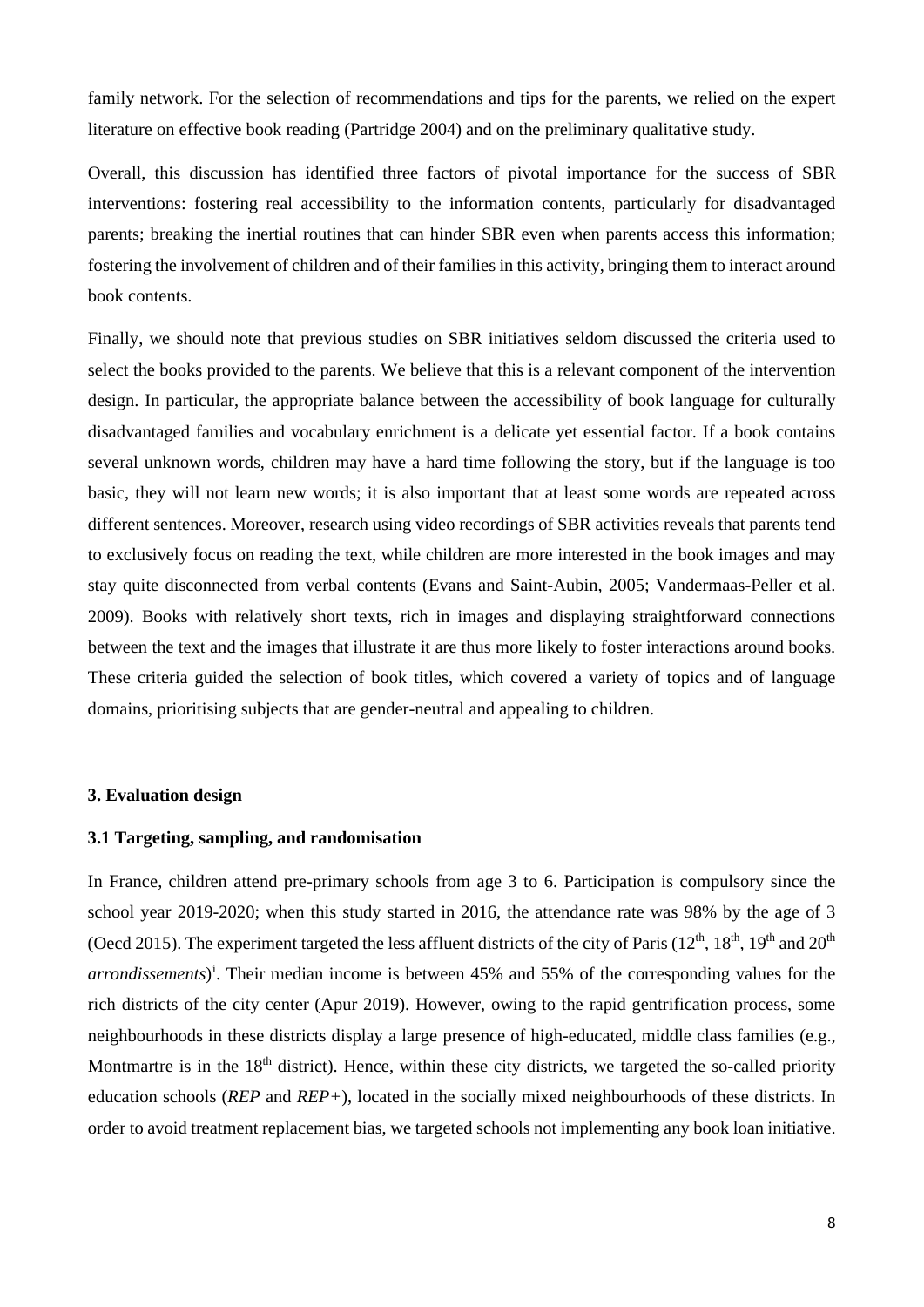Finally, within each school, we targeted children aged 4, who could be expected to attend the same school in the following year and could thus receive the delayed treatment[ii](#page-27-1) (*see* below).

We carried out a first wave of data collection in the school year 2016-2017, but we then obtained funding for a second experiment in 2017-2018, and we opted for a strict replication of the first year in terms of population of reference (i.e., targeting the same city districts and only children aged 4 attending educational priority schools), sampling and randomisation design, as well as intervention design, in order to enhance sample size and statistical power[iii.](#page-27-2) We drew a first sample of 22 schools in the first year and then a second sample of 25 additional schools in 2017-2018.

In order to select schools in the target population, we used random sampling with probability of selection proportional to the student size of the school. Overall, 11 schools out of 47 refused to participate in the study and were replaced via random draws of additional schools in the same districts. Moreover, 96% of the parents signed the parental consent form (this value is identical across treated and control families), resulting in an initial sample of 1985 children. We did not screen out families where parents could not speak French (2.7% of the sample), nor children with learning disability (2%): in the context of a schoolbased study, such screening would be perceived as discriminatory. However, children with learning disability were screened out *de facto* from the analyses, either because their parents did not sign the consent form or because we could not administer the vocabulary tests presented below.

Within each school, half of the second-year classes (*classes de moyenne section*) were randomly assigned to the treatment and half to the control status (cluster randomisation with blocking across schools). We carried out the randomisation after school principals and parents had decided to join in the study. However, we agreed with the schools that control classes would be assigned to a waiting list to receive a delayed treatment at the end of the study. While this agreement was necessary to conduct the experiment in the schools, it restricted the observation window of treatment impacts. Thanks to the delayed treatment, no school or class left the project when we communicated the results of the randomisation.

A class-level randomisation entails higher risks of contamination between treated and control groups than a school-level cluster randomisation. We carried out a statistical power analysis to consider the feasibility of this second option, but the results indicated that the minimum detectable effect size would be too high with this alternative randomisation design. Because of the delayed treatment, teachers had no incentive to contaminate the treatment. However, treated and control parents of different classes could communicate about the intervention. Our anecdotal observations outside the schools during the implementation of the intervention suggest that these instances were too occasional and superficial to produce any significant bias. At any rate, since we cannot entirely discard these spillover effects, our results may be regarded as conservative estimates of treatment impacts.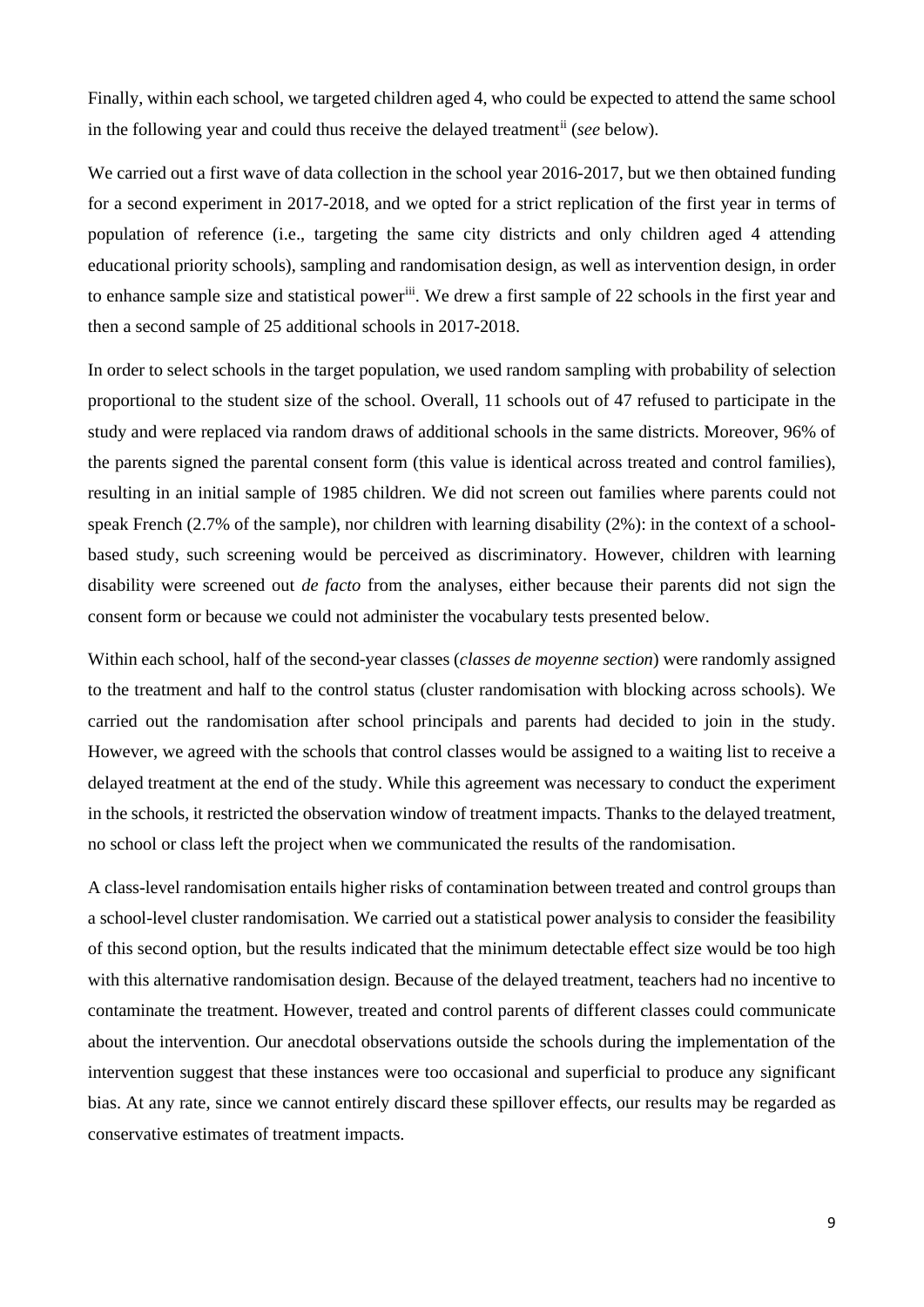#### **3.2. Data collection**

The primary outcome of the experiment is children's receptive vocabulary. This is the most common outcome in SBR interventions, and it is a strong predictor of reading comprehension, writing and academic achievement at school (NELP 2008). We administered to treated and control children two standardised tests of receptive vocabulary. The first one is the French translation of the PPVT (Peabody Picture Vocabulary Test, Dunn & Dunn 2007). For its administration, the examiner speaks a word, presents a series of four pictures, and asks the respondent to point to the picture corresponding to the named word. The test consists of 175 items of increasing difficulty, but testing stops when the respondent makes six errors out of eight consecutive items. We selected this test because it is the standard measure of receptive vocabulary in field experiments assessing SBR programs. Moreover, its construct validity and reliability of this test have been extensively documented (*ibidem*). Furthermore, PPVT is available in two parallel forms (PPVT-A and B) which can be used in experimental studies like ours based on testretest longitudinal designs.

However, a major limitation of PPVT is its limited sensitivity to *changes* in children's vocabulary driven by educational interventions (Hofman et al. 2014). This is because, given the above-described stopping rule, for children aged 4 the final score depends on their mastery of the first 40-50 words tested in PPVT. If the books used for SBR interventions do not contain these words, PPVT cannot detect any treatment impact (unless the books for the SBR intervention are chosen *ad hoc*). Hence, following common practice (*ibidem*), we built a second test ('PPVT-C'), which relies on the same methodology as the PPVT, but tests 16 words used in the books. The Cronbach's alpha for the two canonical forms and PPVT-C is 0.72. We ran also a factor analysis for these three vocabulary measures which yielded strong evidence that they tap into the same latent construct (the three factor loadings range between 0.90 and 0.92). However, the more context-sensitive measure (PPVT-C) cannot be regarded as a measure of general vocabulary (*ibidem*). For this reason, we followed the good practice of employing both types of measures. Interviewers were blind to the experimental status of children.

Unfortunately, we could not assess the impact of the treatment on other language skills which are relevant predictors of school achievement, such as knowledge of print and phonemic awareness (NELP 2008). However, the parental consent form contained a question on the frequency of SBR at home that was administered also at the end of the SBR intervention. However, this measure is based on parental selfreports, and may therefore be flawed by social desirability bias.

Moreover, in the consent form parents were surveyed on the highest level of education in the household, the language spoken with their child and the gender of the child. These three variables will be used for the analyses of the heterogeneity of treatment impacts. The consent form had to be filled up when parents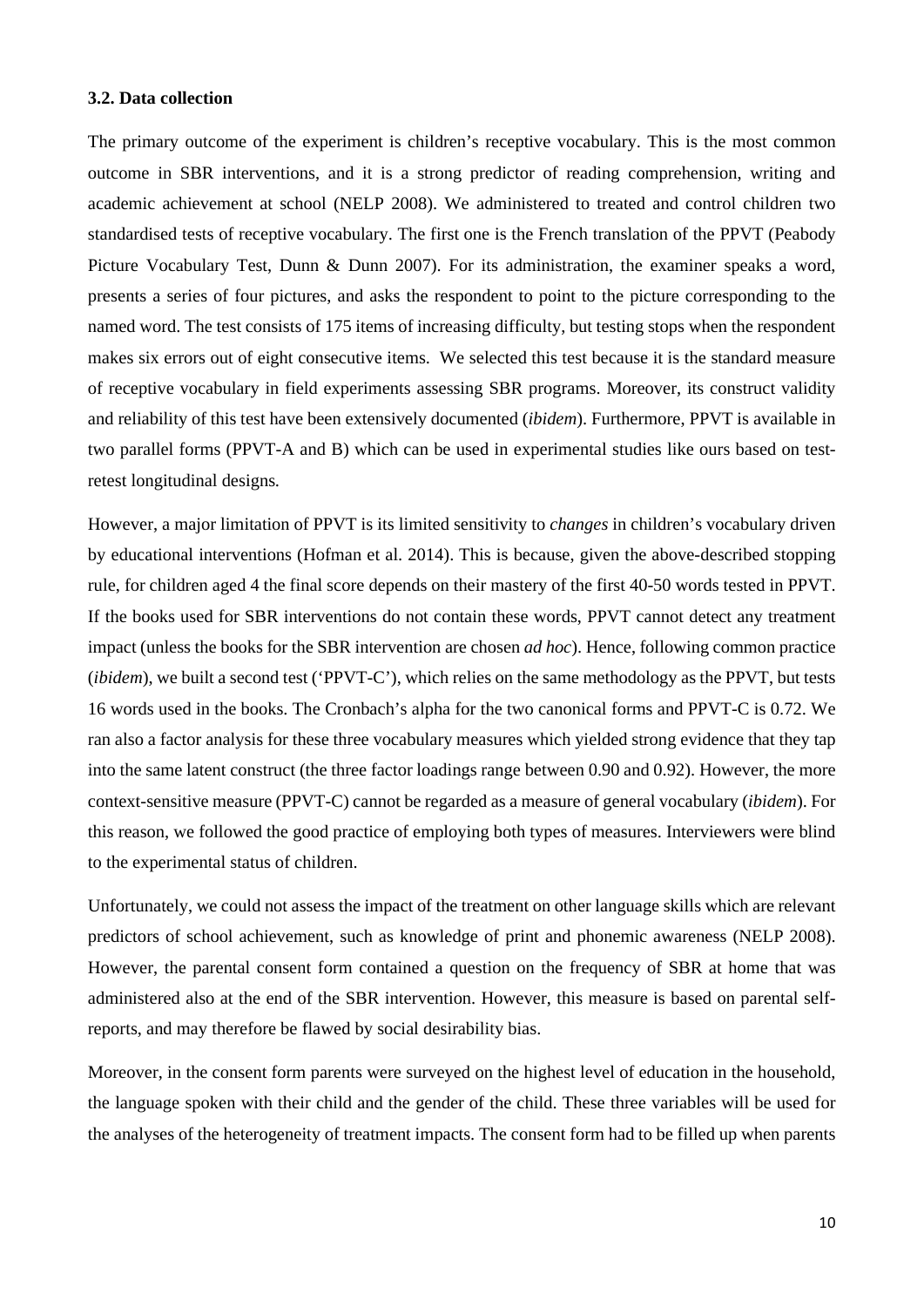dropped children at school. Therefore, a longer questionnaire (e.g., with information on household income, migration background, etc.) was unfeasible.

Furthermore, before delivering the intervention, we administered a questionnaire to the school principals in order to measure two contextual characteristics that could moderate treatment impacts. First, we collected information on the degree of school involvement in reading-related activities. Hence, school principals were asked to report on the presence of a school library, the frequency of book reading activities with children during school time, the frequency of these activities during the extra-curricular activities in the afternoon (*temps periscolaire*), the frequency of visits to local public libraries organised by teachers, the presence of school initiatives to foster access to cheap storybooks for children (e.g., via second-hand books) and the development of projects related to book reading in collaboration with local associations (e.g., volunteers reading books to the children). Secondly, we collected information on four indicators of educational resources: principals rated to what extent they had problems with recruiting motivated teachers, developing effective teamwork with them, communicating with families, dealing with children's discipline. For both dimensions, we used Lickert scales with four response categories for each item and we generated additive indexes to summarise this information.

We administered the PPVT tests and the parental questionnaires one month before the start of the intervention (pre-test) and one month after its end (post-test). Only 3% of the toddlers attending the selected schools could not be assessed at the pre-test because they were absent or because they could not understand the test rules. Moreover, 10% of the children with pre-test data were either absent at the posttest or, more often, mobile across schools (these values are identical across treated and control classes). The analytical sample thus consists of 1725 cases.

Moreover, in the second year we managed to negotiate with the schools a follow-up assessment, which was carried out six months after the end of the intervention, right before delivering the delayed treatment. We will present also the results for this follow-up. However, it is important to recognise that our study shares with previous research on SBR interventions the important limitation of not assessing long-term impacts, as a consequence of the agreement to deliver a delayed treatment to the children of the control group.

#### **3.4. Modeling**

We merge data for the two years after having carried out separate analyses showing that their estimates overlap systematically (AUTHOR 2019). The vocabulary score at the post-test is regressed on a dummy indicating assignment to treated or control classes (intention-to-treat estimators), on the vocabulary score at the pre-test and on a dummy for school year. The estimation equation is: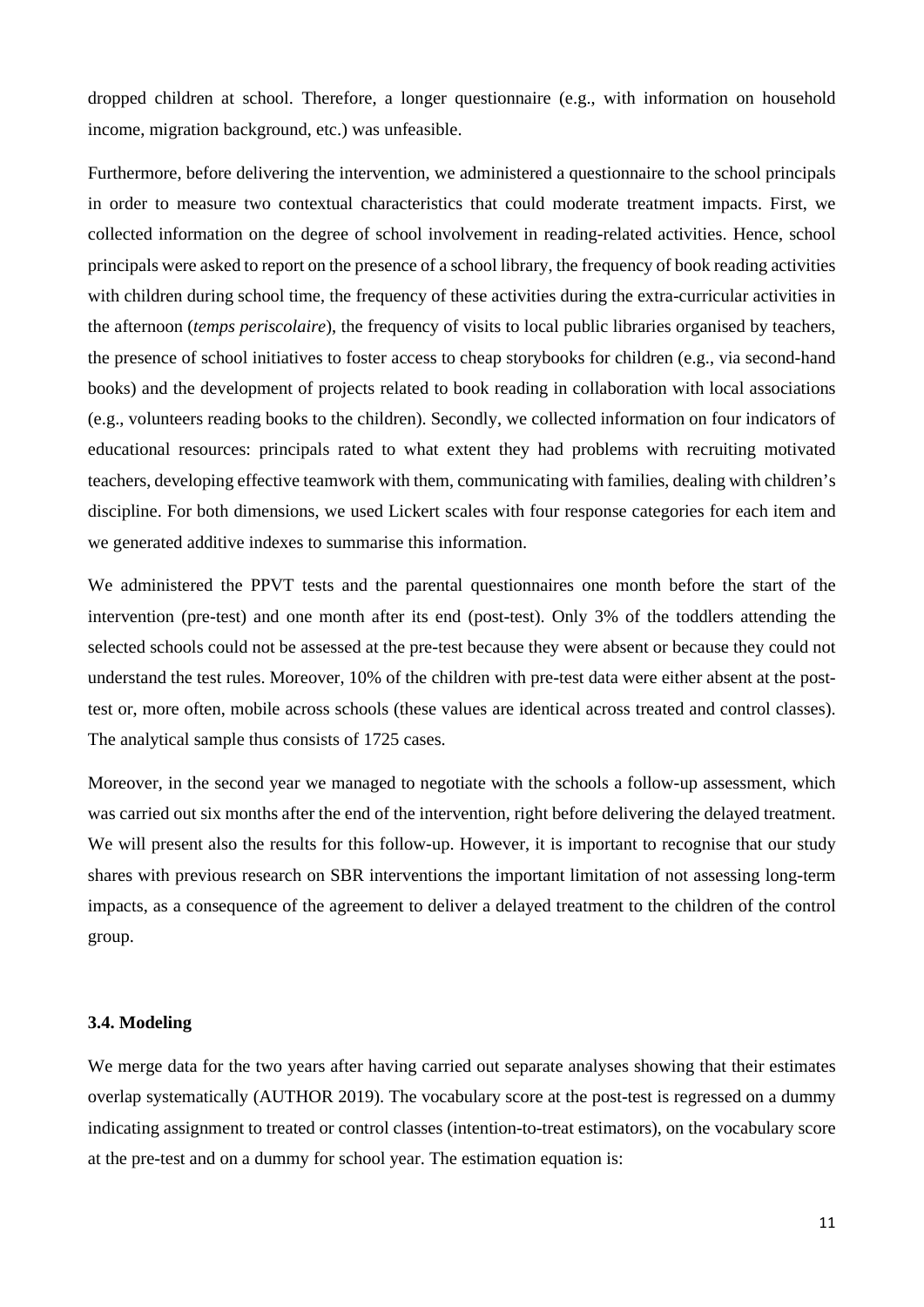$$
VOC_{t1i} = T_d + VOC_{t0i} + YEAR_c + \epsilon_i
$$

We specify OLS regression models with robust standard errors clustered at the school level, and we report standardized coefficients. For estimates of the treatment impact on SBR frequency at the post-test, in the estimation equation we replace vocabulary score at the pre-test with SBR frequency at the pre-test. Having dichotomized this variable (SBR on a daily basis vs. lower frequency), we use linear probability models and report probability differences. We have checked that alternative modelling specifications (omitting pre-test variables from the estimation equation, or adding gender, parental education and language spoken at home as additional predictors) lead to the same substantive conclusions (results available upon request).

#### **4. Results**

#### **4.1 Descriptive statistics**

Table 1 reports some descriptive statistics by experimental status at the pre-test to assess the initial equivalence of treated and control children. Pointwise estimates for all variables are systematically close for the two groups. Importantly, the average vocabulary scores of treated and control children are virtually identical. We tested the statistical significance of differences between the two groups using regression models where the variables displayed in table 1 were regressed on a dummy variable for experimental status, and we did not detect any significant difference. Hence, we can be confident that any difference between the two groups observed at the post-test reflects treatment impacts.

#### TAB. 1 HERE

As can be seen on table 1, one parent out of three reports that French is the only language spoken with their children, an indication of the high share of immigrant families in Paris and, more specifically, in the targeted districts. However, parents speaking only a language other than French with their children are a tiny minority (2.3% to 3.3%). This reflects the large share of second-generation immigrants and of immigrants from former French colonies (Ined 2016). Hence, bilingualism is the modal language practice in the targeted population.

In one family out of two (49.5%) of the sample, at least one parent has a tertiary degree. This value is in line with population estimates indicating that the share of the tertiary-educated varied between 45% and 52% across the selected districts in 2017 (Apur 2019); these values ranged between 31% and 42% only five years earlier, testifying to the rapid gentrification of these districts. For comparison, the corresponding values for the affluent districts of the city center were around 70% in 2017, and in France the share of the tertiary-educated among adults aged 25-34 years old was 44.7%.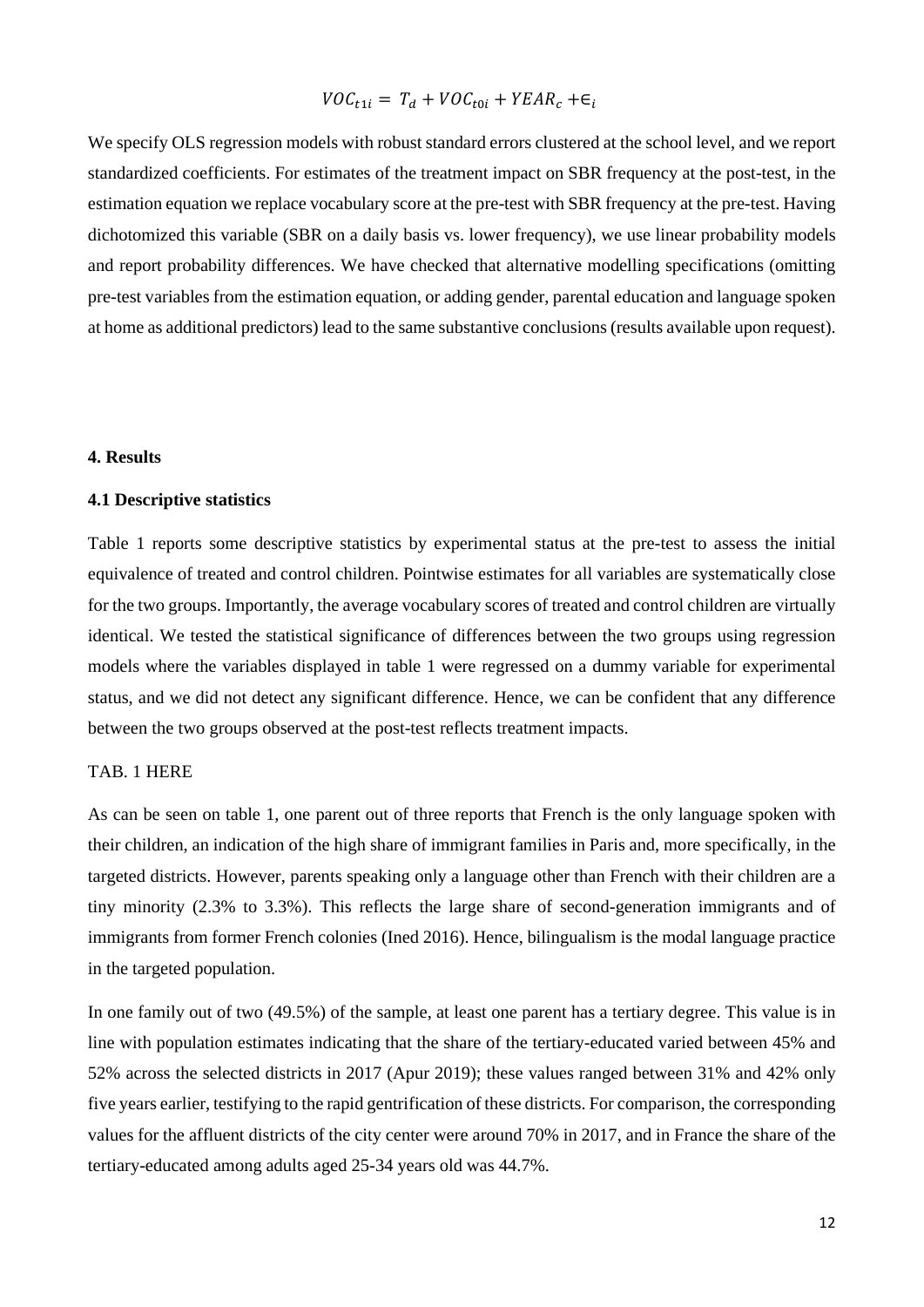According to the parental reports, SBR was a common practice before the intervention: in four households out of ten, SBR was practiced on a daily basis and in two out of ten on a weekly basis.

#### TAB. 2 HERE

In table 2 we present the distributions of the pre-intervention outcomes by gender of the child, language spoken at home and parental education. Gender differences are negligible. The language spoken at home displays strong associations with the vocabulary score and the frequency of SBR: children who speak only in French with their parents are in a better position than bilingual children, who are less disadvantaged than children speaking only in another language with their parents. Parental education has a marked effect on children's vocabulary score at the pre-test, as well as on the frequency of SBR. For instance, two thirds (65.3%) of tertiary-educated parents report reading to their children daily, but only 17.5% of the parents with lower secondary education. This confirms the existence of the strong social gradients in SBR practices documented in previous research. In a separate paper (Barone, Fougère & Pin, 2019), we show that SBR frequency mediates 42% of the association between parental education and vocabulary score at the pre-test and 26% of the association between language spoken at home and vocabulary score. This correlational evidence suggests that socio-economic gaps in SBR may significantly contribute to social inequalities in language development in early childhood.

#### **4.2 Treatment impacts on shared book reading frequency**

Table 2 reports the estimated treatment effects on the probability of SBR on a daily basis by gender of the child, language spoken at home, parental education and vocabulary score at the pre-test. Overall, the treatment significantly enhanced SBR frequency by 8.1 percentage points at the post-test<sup>iv</sup>. However, this positive main effect conceals significant variations between categories. Importantly, the treatment impact is five times larger for low-educated families (+16.2%) than for tertiary-educated families (+2.9%). Indeed, the small effect for the latter is not statistically significant. As reported above, SBR frequency was high already before the intervention among tertiary-educated families, but one third of them had reported not reading on a daily basis. The confidence intervals around the point estimates for treatment impacts on high- and low-educated families do not overlap, indicating that the intervention significantly reduced socio-economic inequalities in access to SBR<sup>[v](#page-27-4)</sup>.

#### TABLE 3 HERE

Table 3 indicates that the treatment had stronger effects (+12.8%) on children with intermediate levels of vocabulary at the pre-test (second tertile), followed by children with low vocabulary scores (+7.1%, first tertile) and by high-performing children (+4.5%). The confidence intervals of treatment impacts for the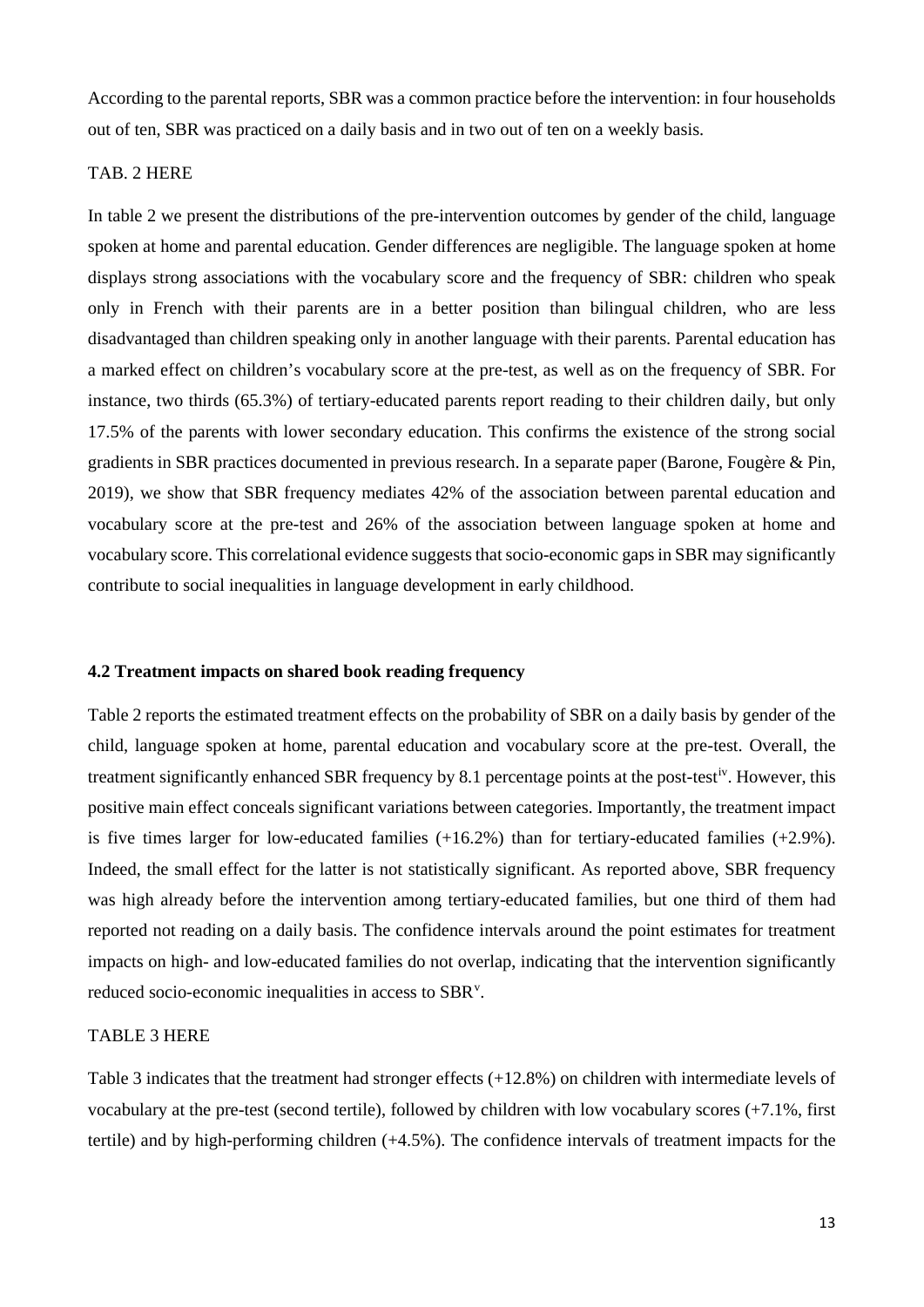three tertiles overlap, but there is evidence that the treatment was more beneficial for children who needed it more<sup>[vi](#page-27-5)</sup>, in line with the patterns for parental education.

Moreover, the positive treatment effects on SBR frequency are large and statistically significant in households where French is the only language spoken between parents and children (+6.9%), as well as in households where another language is present or exclusively spoken (+9.8%). The confidence intervals for these two groups overlap. This pattern is unchanged if we contrast instead families where parents and children speak only or mainly in French with families where another language is prevalent<sup>[vii](#page-27-6)</sup>, or if we contrast bilingual and monolingual families (results available upon request). Due to sample size constraints, we cannot analyse treatment impacts separately for each distinct category of language spoken at home. Overall, we conclude that the positive effects on SBR frequency involve families with immigrant origins as much as native families.

Finally, the positive treatment effects on SBR frequency are stronger for boys (+12.3%) than for girls (+4.3%); for the latter, the null hypothesis of no treatment effect cannot be rejected. The intervention stressed the importance of also involving the fathers in this activity, and they may be particularly relevant role models for boys but, unfortunately, we have no information on who reads to the children. We have noted above that, before the intervention, girls and boys displayed similar vocabulary scores and similar exposure to SBR. However, it is well known that, since the first years of primary education, girls develop higher language skills as well as a stronger preference for reading activities (Oecd 2012).

#### **4.3 Treatment impacts on receptive vocabulary**

We now examine treatment impacts on children's receptive vocabulary scores. The effects on the canonical PPVT test (form B) are small and not statistically significant. However, the impact of the treatment on the second, context-specific measure of receptive vocabulary (PPVT-C) is positive (0.12) and statistically significant. This confirm that, as discussed above, the standard measure of general vocabulary (PPVT-B) is weakly sensitive to treatment impacts, at least in the short-run. In the next columns of table 4, we examine the heterogeneity of treatment impacts for PPVT-C.

#### TABLE 4 HERE

Children from low- and high-educated families display similar vocabulary gains, with effect sizes of 0.13 and 0.11, respectively. For the latter, treatment impacts are not statistically different from zero, but of course, the confidence intervals for the two groups overlap. Hence, although low-educated parents increased SBR frequency more than high-educated parents, their children display similar vocabulary gains. Similarly, treatment impacts do not differ by children's initial vocabulary scores, even though children with lower vocabulary skills were more exposed to SBR as a result of the intervention.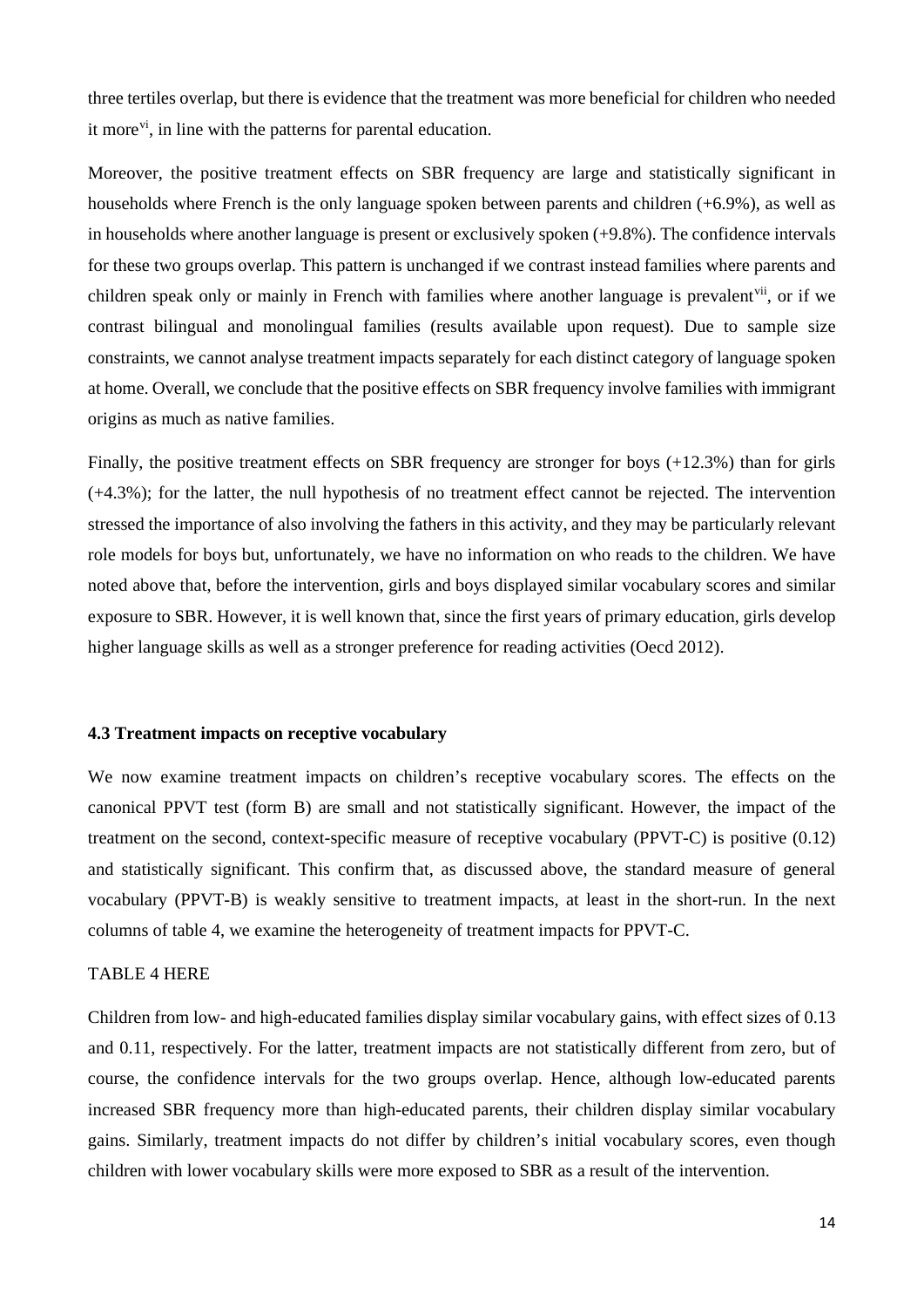Children speaking only French with their parents display similar vocabulary gains (0.11) as those speaking (also) another language (0.13). This indicates that overall children with immigrant origins benefited from the intervention as much as native children. However, if we contrast instead children speaking only or mainly French with their parents with those speaking only or mainly another language, we find that only the former display positive and significant gains (0.14), while we detect a null effect (-0.02) for the latter. This suggests that, while bilingual families can benefit from the intervention, a low familiarity with French inhibits its efficacy.

Finally, in line with the results for SBR frequency, treatment impacts are positive and significant for boys (0.19), but small and non-significant for girls (0.03).

#### **4.4 Additional results**

In table 5 we report the treatment effects on SBR frequency and vocabulary scores by the two schoollevel indexes based on the reports of the school principals. The first one refers to the school engagement in reading-related activities (e.g., using the school library during school hours, organizing visits to the local libraries), while the second index measures school educational resources (e.g., lack of learning materials). Treatment effects are separately estimated for tertiles of these indexes. The treatment has large, positive and statistically significant impacts in schools where previous involvement in reading-related activities was low  $(+10.7\%)$  or medium  $(+8.8\%)$  before the intervention, while in schools where it was high the effects are smaller (+4.1%), and they are not statistically significant. Similarly, the intervention has large, positive effects in schools displaying low  $(+9.3\%)$  or intermediate  $(+8.4\%)$  educational resources, while its impact is smaller and not statistically different from zero in more favourable school contexts. The patterns for treatment impacts on vocabulary scores closely replicate those for SBR frequency: the intervention displays the largest effects in schools with low involvement in reading-related activities (0.28) and with low educational resources (0.195). The confidence intervals for tertiles of the two indexes overlap, but the pattern of point estimates is systematic and, crucially, there is unequivocal evidence that the intervention is effective in the most disadvantaged schools.

Finally, we have commented so far on treatment impacts on children's vocabulary at the post-test assessment, carried out in the month following the end of the intervention. However, for the sub-sample of students of the second school year, we could carry out a follow-up six months afterwards. We detect a statistically significant, positive effect size (0.16), with the same patterns of treatment heterogeneity by parental education (0.23 and 0.05, respectively, for high- and low-educated families), gender (0.25 for boys and 0.07 for girls) and language spoken at home (0.17 if parents and children communicate only or mainly in French, and 0.16 if they use mainly or only another language)<sup>viii</sup>. Hence, there is evidence that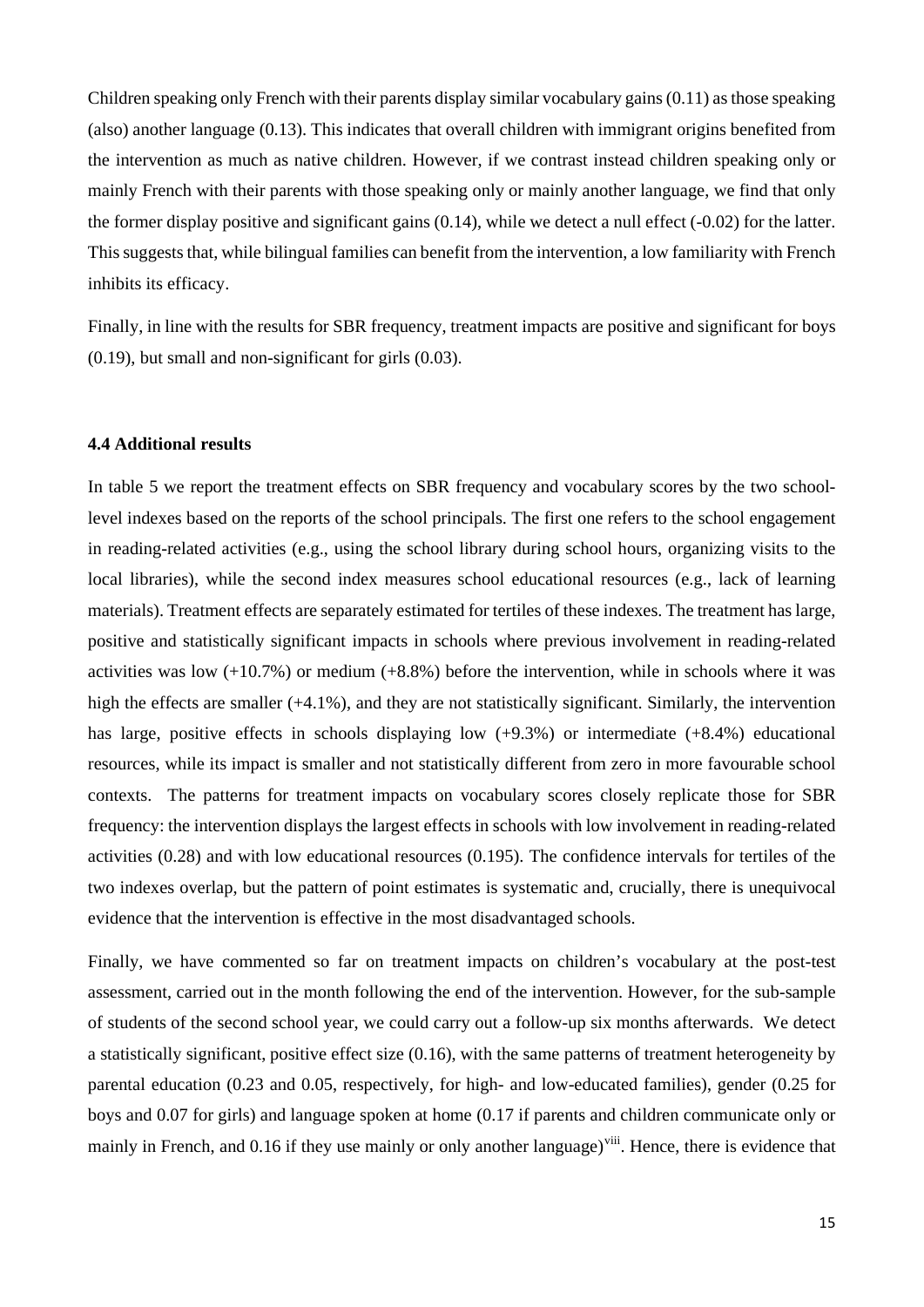treatment impacts persist beyond the end of the intervention, and that disadvantaged groups benefit as much as more advantaged groups.

#### **5. Concluding remarks**

This work has presented the results of an information experiment designed to foster children's language skills by enhancing the frequency and the quality of parent-child interactions around books. This randomized experiment involved a large, random sample of children aged 4 attending 47 kindergarten located in the city of Paris. Hence, the results of this study are not based on a nationally representative sample, but its evaluation design marks a significant improvement over previous SBR experiments in terms of external validity, owing to its sampling method and sample size, matched by high participation rates of schools and families, and low longitudinal attrition.

Within every school, half of the classes were assigned to the treatment and half to the control status. We employed this clustered, classroom-level randomization to enhance statistical power, arguing that the risks of treatment contamination are limited. Moreover, the blocking at the school level reduces the risks of random imbalances between the two groups, and indeed treated and control children display high *ex ante* equivalence, as well as similar attrition rates, thus adding to the internal validity of the study.

We designed a four-month intervention that integrated a school-based book loan with the provision of detailed information on the benefits of SBR for children as well as tips for effective SBR, using weekly flyers, a phone call and six text messages. Three features of the intervention design are particularly relevant in our view. First, its focus on the accessibility of information messages for low-educated and immigrant families. Second, its intensive and continued format, aimed at fostering a persistent change in parenting routines. Third, its focus on interactions around books and the quality of SBR experiences.

The intervention has a large effect on SBR frequency. At the pre-test, SBR on a daily basis involved 41.2% of the families, and the treatment fostered this practice by 8 percentage points. SBR on a weekly basis was fostered by 14 percentage points. We hypothesised that parents have unequal access to information about the potential of SBR for educational success. High-educated parents access this information more easily through privileged access to expert sources on parenting as well as the circulation of this information in their social networks. We found that indeed this intervention fosters SBR frequency only in low-educated households. This equalising impact is an important finding against the background of previous research reporting that disadvantaged families tend to benefit less from SBR programs.

Moreover, the intervention impacts SBR frequency to the same extent for native and immigrant families, despite the language barriers faced by the latter. Given the large presence of families with an immigrant background in the low-income districts of Paris, we decided not to screen out parents with low fluency in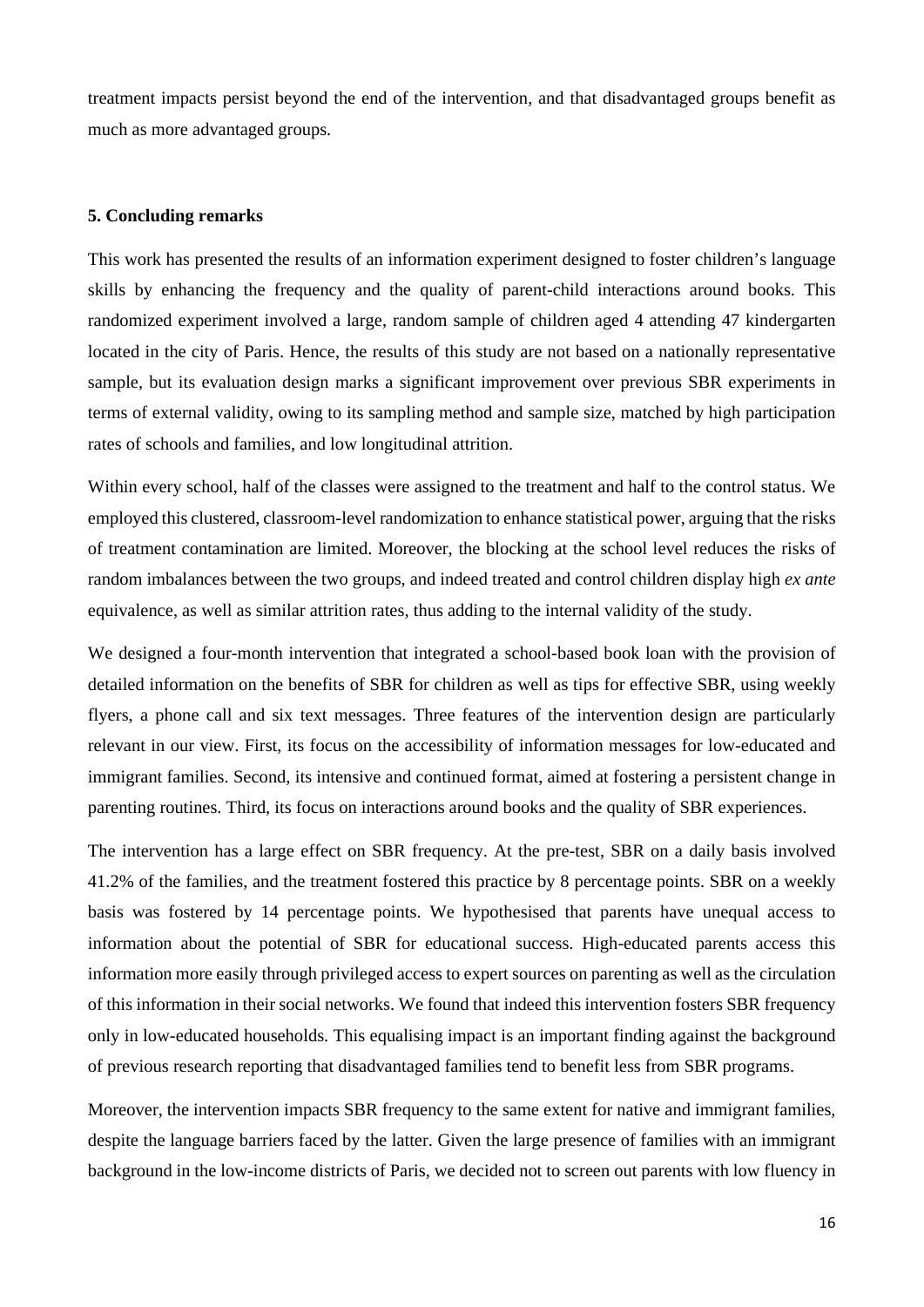French, as is often done in this kind of studies. We found that also these families can positively respond to SBR interventions, at least if they speak some French and the intervention is designed to foster accessibility of the information materials and of the books.

SBR frequency is a self-reported outcome, and parental reports may be affected by social desirability bias. It is therefore reassuring that the intervention also significantly enhanced children's language skills, measured with standardized tests of receptive vocabulary. The effect size for the main treatment effect ranges from 0.12 at the post-test to 0.16 at the follow-up.

These positive impacts are substantively important for three reasons. First, treatment effects are persistent six months after the end of the intervention. A limitation of this study is that, due to the obligation to deliver the delayed treatment to the children of the control group, we could not observe long-term impacts. A recent meta-analysis of 30 experiments on SBR indicates that in 29 of them the latest assessment was carried out within six months after the intervention, and that, even within this limited observation window, there is evidence of fade-out effects (Barone et al. 2019). The persistence of treatment impacts in our study thus holds particular significance against this background.

Second, the magnitude of treatment effects is far from negligible, if we consider the short duration of the treatment, as well as its low marginal cost: if this intervention was scaled up, it would approximately cost 3.50 euros per child. Moreover, once the information has been delivered, and parents have incorporated it in their SBR practices, the book loan can continue during preschool years at virtually no additional cost, thus further enhancing vocabulary growth. Furthermore, we have carried qualitative interviews with the school principals and the teachers of treated classes after the implementation of the SBR programme, and they consistently reported a positive reception of the intervention by children, parents and teachers. The workload for teachers is limited, which further enhances the scalability of this programme.

Third, the intervention was carried out in low-income districts with a strong presence of immigrant families. The literature stresses that several barriers can hinder parental receptiveness to SBR interventions among disadvantaged families, such as parental distress resulting from economic insecurity or family instability, a lack of familiarity with book reading activities, as well as language barriers (Notten and Kraaykamp, 2013; Klosterman et al., 2011; Lareau 2006; Karrass et al., 2003). However, we found that children from low-educated and immigrant families improved their vocabulary as much as those from high-educated, native families. Moreover, the persisting positive impacts on vocabulary growth detected at the follow-up also involve children from disadvantaged families. Furthermore, these children more often attend schools with lower educational resources. It is therefore encouraging that the intervention has strong impacts in schools with initially low involvement in reading-related activities and with low educational resources.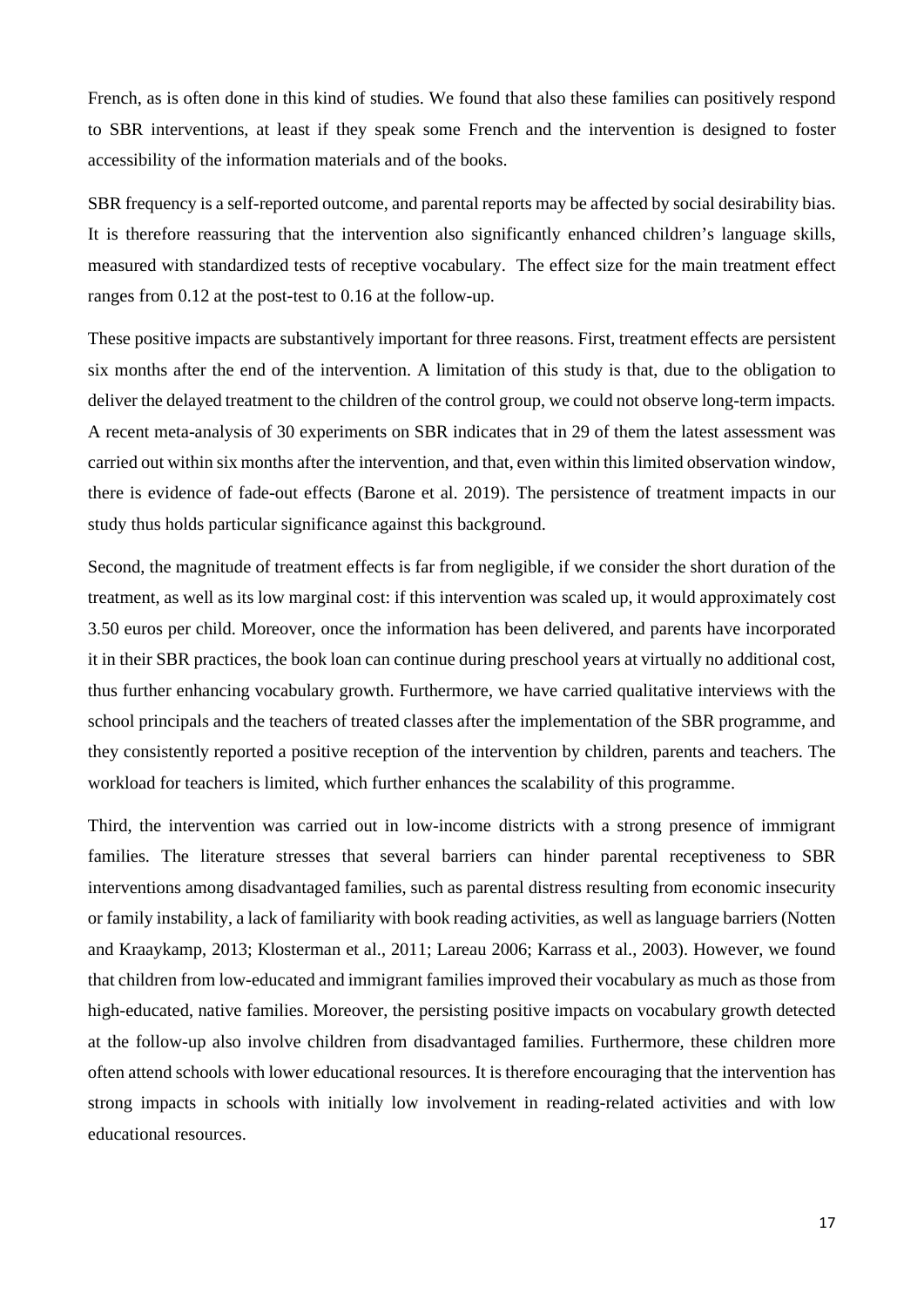Low-educated families increased SBR frequency more than their high-educated counterparts did, but their children reaped similar vocabulary benefits. We speculate that the intervention focus on accessibility was more beneficial to the former, while the latter benefited more from the messages emphasizing the quality of interactions around books and tips for effective reading practices. Indeed, SBR frequency did not increase in high-educated households, yet their children displayed significant vocabulary gains. In line with this interpretation, we know that dialogic reading, which focuses on interactive reading styles, is more beneficial to upper class children. At the same time, randomized controlled trials often report null effects for non-dialogic interventions, as discussed above. The contribution of this study is to show that a balanced focus on accessibility and interactivity can result in socially unbiased vocabulary gains, thus avoiding any trade-off between equity and effectiveness.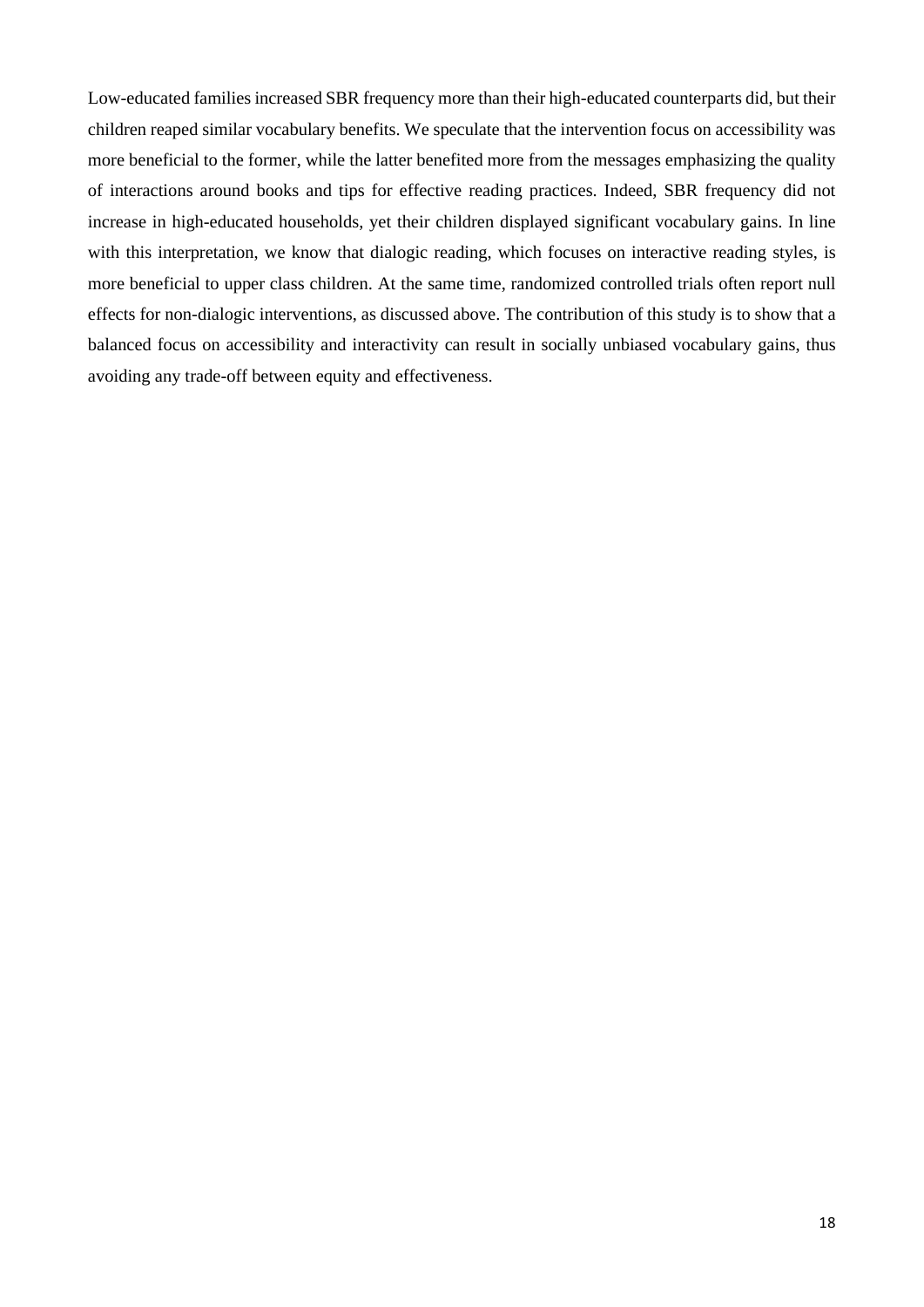#### **References:**

Apur, 2019, Plateforme open data. [https://www.apur.org](https://www.apur.org/)

[Avvisati](https://www.cairn.info/publications-de-Francesco-Avvisati--71770.htm) F., [Besbas](https://www.cairn.info/publications-de-Bruno-Besbas--71771.htm) B., [Guyon](https://www.cairn.info/publications-de-Nina-Guyon--71772.htm) N. (2010). Parental Involvement in School: A Literature Review, *[Revue](https://www.cairn.info/revue-d-economie-politique.htm)  [d'économie politique](https://www.cairn.info/revue-d-economie-politique.htm)*, 120: 759-778.

Auger A., Reich S., Penner E. (2014). The effect of baby books on mother's beliefs and reading practices. *Journal of Applied Developmental Psychology*, 35(4): 337-346.

Barone C., Chambuuleyron E., Vonnak R., Assirelli G. (2019). Shared book reading interventions and children's skills: a meta-analysis of randomised controlled trials, *LIEPP Working Paper No 98*.

Barone C., Fougère D., Pin C. (2019). Social origins, shared book reading and vocabulary development, *CEPR Discussion Paper No 14006*.

Baker L., Scher D., Mackler K. (2007). Home and family influences on motivations for reading. *Educational Psychologist*, 32(2): 69-82.

Blossfeld H. P., Kulic N., Skopek J., Triventi M. (eds) 2017. *Childcare, early education and social inequality: an international perspective*. London: Edward Elgar.

Bradley R., Corwyn R. (eds) 2004. *Family investments in children's potential: resources and parenting behaviors that promote success*. Lawrence Erlbaum Associates, Mahwah, US.

Bus A.G., van Ijzendoorn M.H., Pellegrini A.D. (1995). Joint book reading makes for success in learning to read: A meta-analysis on intergenerational transmission of literacy. *Review of Educational Research*.65(1):1–21.

[Chacko](https://www.tandfonline.com/author/Chacko%2C+Anil) A., [Fabiano](https://www.tandfonline.com/author/Fabiano%2C+Gregory+A) G., [Doctoroff](https://www.tandfonline.com/author/Doctoroff%2C+Greta+L) G., [Fortson](https://www.tandfonline.com/author/Fortson%2C+Beverly) B. (2017). Engaging Fathers in Effective Parenting for Preschool Children Using Shared Book Reading: A Randomized Controlled Trial, *Journal of Clinical Child and Adolescent Psychology*, 27(1).

Dämmrich J., Triventi M. (2018). The dynamics of social inequalities in cognitive-related competencies along the early life course – a comparative study. *International Journal of Educational Research*, 88: 73– 84.

[Dickinson](https://www.hindawi.com/96712703/) D., [Griffith](https://www.hindawi.com/62409271/) J.[,Michnick R., Golinkoff](https://www.hindawi.com/71760959/) R., [Hirsh-Pasek](https://www.hindawi.com/82314231/) K (2012). How reading books fosters language development around the world. *Child Development Research*, Vol. 2012.

Di Prete T., Buchman, C. (2013). *The rise of women*. New York: Russell Sage Foundation.

Doepke M., Zilibotti F. (2019). *Love, money, and parenting*. Princeton: Princeton University Press.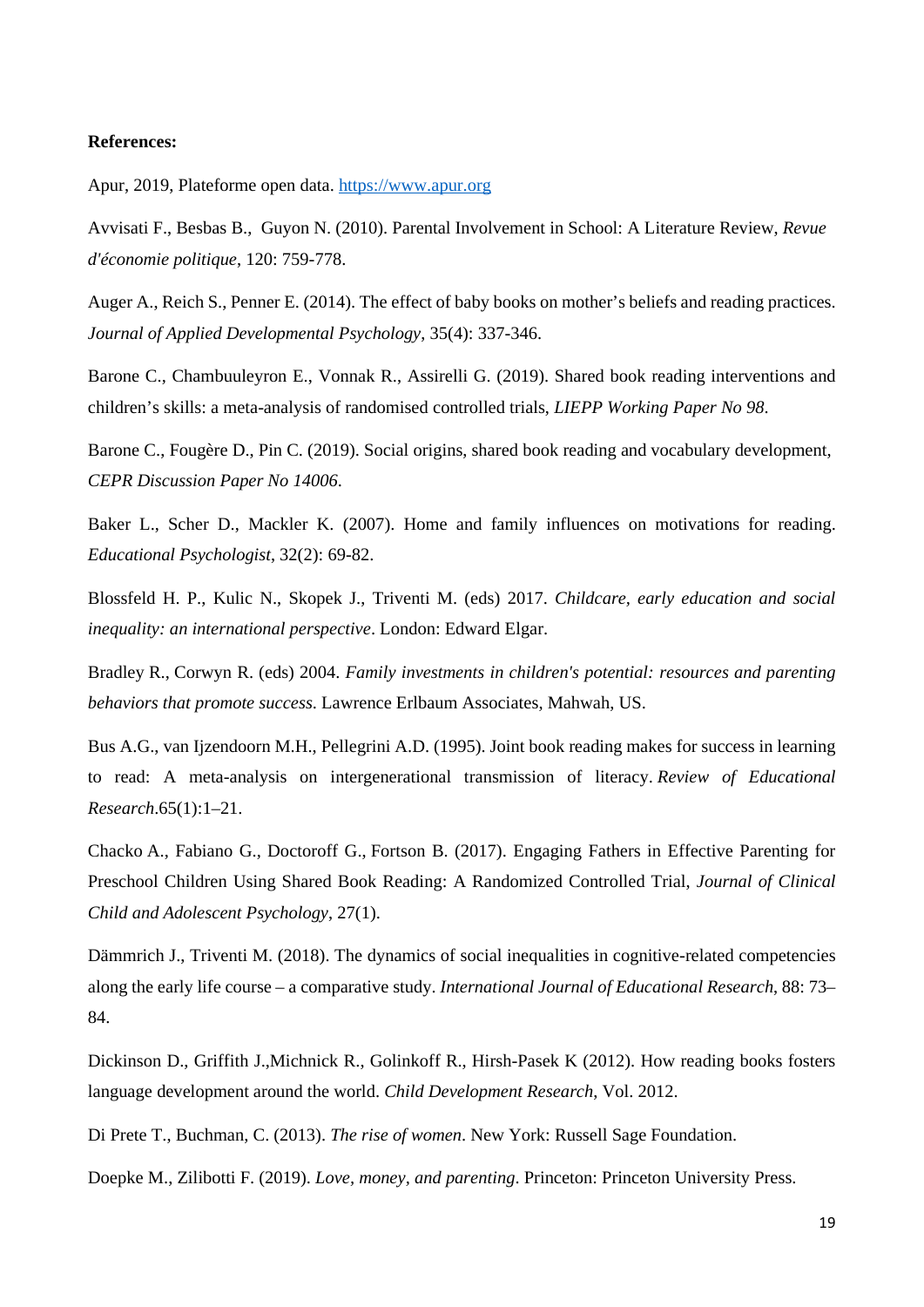[Dotti Sani](https://onlinelibrary.wiley.com/action/doSearch?ContribAuthorStored=Dotti+Sani%2C+Giulia+M) G., [Treas](https://onlinelibrary.wiley.com/action/doSearch?ContribAuthorStored=Treas%2C+Judith) J. (2016). Educational gradients in parents' child-care time across countries, 1965– 2012. *Journal of Marriage & Family*, 78(4): 1083–1096.

Dunn L., Dunn D. 2007*. [Peabody Picture Vocabulary Test](http://psychcorp.pearsonassessments.com/HAIWEB/Cultures/en-us/Productdetail.htm?Pid=PAa30700)*. London: Pearson Education.

Esping-Andersen G. (2012). *Why we need a new welfare state*. Oxford: Oxford University Press.

Evans M., Saint-Aubin J. (2005). What children are looking at during shared storybook reading: evidence from eye movement monitoring. *Psychological Science*, 16(11): 913-920.

Golova, N., Alario, A. J., Vivier, P. M., Rodriguez, M., High, P. C. (1999). Literacy promotion for Hispanic families in a primary care setting: a randomized, controlled trial. *Pediatrics*, 103(5): 993-997.

Gorard S., See B. (2013). Do parental involvement interventions increase attainment? *Nuffield Foundation Working Paper Series No 3/2013*.

Hoffman J., Teale W., Paciga K. (2014). Assessing vocabulary learning in early childhood. *Journal of Early Childhood Literacy*, 14(4): 459-481.

High P., Hopmann M., LaGasse L. (1998). Evaluation of a Clinic-Based Program to Promote Book Sharing and Bedtime Routines Among Low-Income Urban Families with Young Children. *Archives of Pediatric Adolescence*, 152(5):459-465.

Karrass J., Van Deventer M., Braungart-Rieker J. (2003). Predicting shared parent-child book reading in infancy. *Journal of Family Psychology,* 17*(*1): 134-146.

Kloosterman R., Notten N., Tolsma J., Kraaykamp G. (2011). The effects of parental reading socialization and early school involvement on children's academic performance: a panel study of primary school pupils in the Netherlands. *European Sociological Review*, 27(3): 291-306.

Heckman, J., Pinto R., Savelyev P. (2013). Understanding the mechanisms through which an influential early childhood program boosted adult outcomes. *American Economic Review*, 103(6): 2052–86.

Hulme C., Snowling M. (2015). Learning to read: what we know and what we need to understand better. *Child development perspectives*, 7(1): 1–5.

Ined (2016). *Trajectoires et origines*, Paris : Ined Editions.

Lareau A. (2011). *Unequal childhoods*. Berkeley: University of California Press.

Lay See Y., Winston W., Charis M. (2014). The home literacy environment and preschool children's reading skills and interest. *Early Education and Development*, 25(6): 791-814.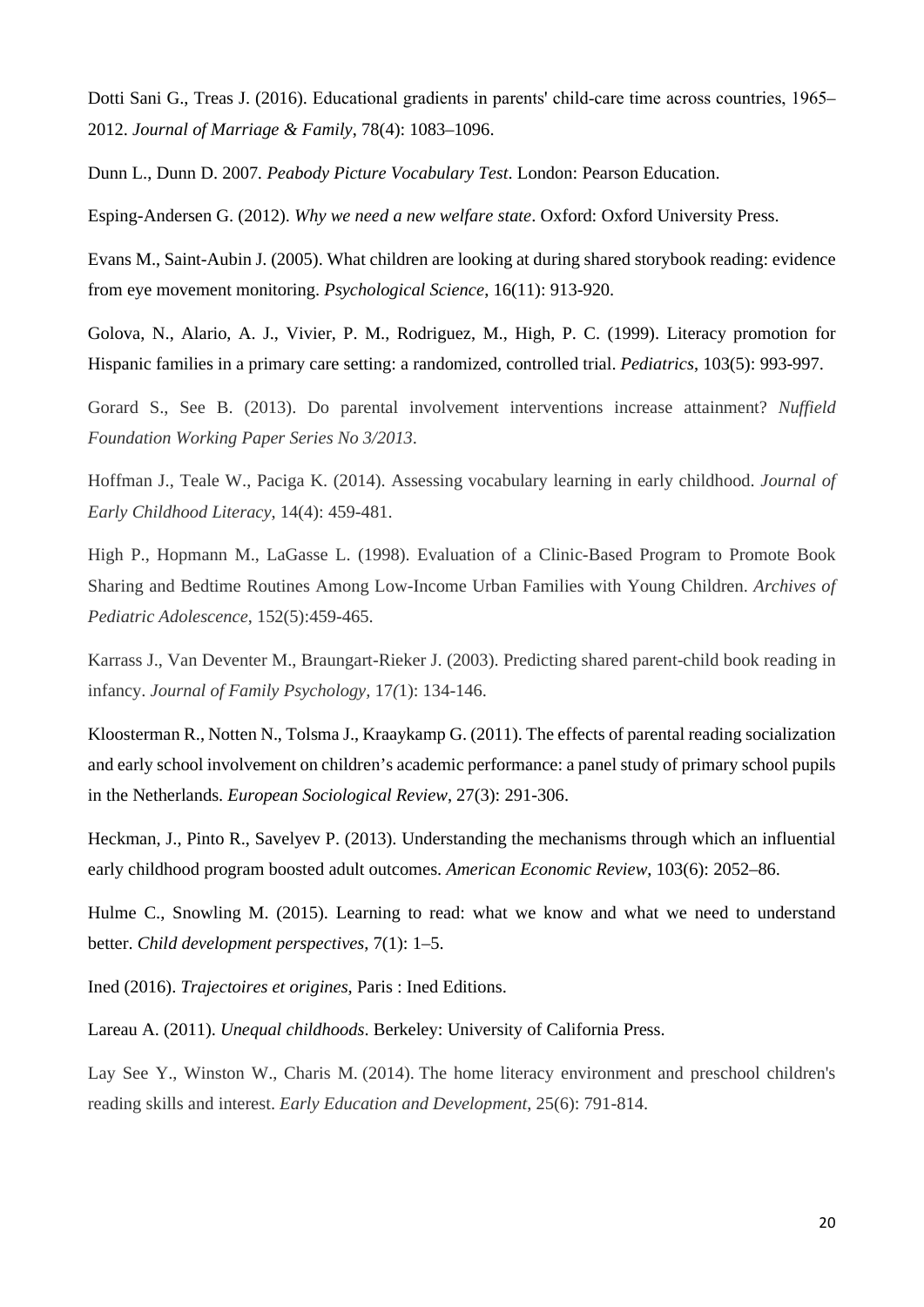Mendelsohn A. L., Mogilner L. N., Dreyer B. P., Forman J. A., Weinstein S. C., Broderick M., Cheng K.J., Magloire T., Moore T., Napier, C. (2001). The impact of a clinic-based literacy intervention on language development in inner-city preschool children. *Pediatrics*, 107(1): 130-134.

Minh A., Muhajarine N., Janus M., Guhn M. (2017). A review of neighbourhood effects and early child development*. Health & Place*, 46: 155-174.

Mol S., Bus A., De Jong, M., Smeets J. (2008). Added value of dialogic parent-child book readings: a meta-analysis. *Early Education and Development*, 19(1): 7-26.

Moore M., Wade, M. (2003), Bookstart: A qualitative evaluation. *Educational Review*, 55(1): 3-13.

Myrberg E., Rosen M. (2009). Direct and indirect effects of parents' education on reading achievement among 3rd graders in Sweden. *British Journal of Educational Psychology*, 79(4): 695-711.

National Early Literacy Panel (2008). *Developing Early Literacy*. [https://www.nichd.nih.gov](https://www.nichd.nih.gov/)

Notten B., Kraaykamp G. (2013). Parental media socialization and educational attainment: resource or disadvantage? *Research in Social Stratification and Mobility*, 28(4): 453-464.

Oecd (2012). *Let's read them a story!* Paris : Oecd.

Oecd (2015). Chiffres clés sur l'éducation et l'accueil des jeunes enfants en France. Paris: Oecd.

O'Hare L., Connolly P. (2010). A Randomised Controlled Trial Evaluation of Bookstart+: A Book Gifting Intervention for Two-Year-Old Children. Belfast: Centre for Effective Education, Queen's University Belfast.

Palier B., Morel N., Palme J. (2017). *[Towards a social investment welfare state? Ideas, Policies and](http://policypress.universitypressscholarship.com/view/10.1332/policypress/9781847429247.001.0001/upso-9781847429247)  [Challenges](http://policypress.universitypressscholarship.com/view/10.1332/policypress/9781847429247.001.0001/upso-9781847429247)*, Bristol: Policy Press.

Park H. (2008). Home literacy environments and children's reading performance: a comparative study of 25 countries. *Educational Research and Evaluation*, 14(6): 489-505.

Partridge H. (2004). Helping parents make the most of shared book reading. *Early Childhood Education Journal*, 32(1): 211-244.

Potter D., Roksa J. (2013). Accumulating advantages over time: family experiences and social class inequality in academic achievement. *Social Science Research*, 42(4): 1018–32.

Radey M., Randolph K. (2012). Parenting sources: how do parents differ in their efforts to learn about parenting? *Family Relations*, 58(5): 536-548.

Scarborough H., Dobrich W. (1994). On the efficacy of reading to preschoolers. *Developmental Review*, 14(3): 245–302.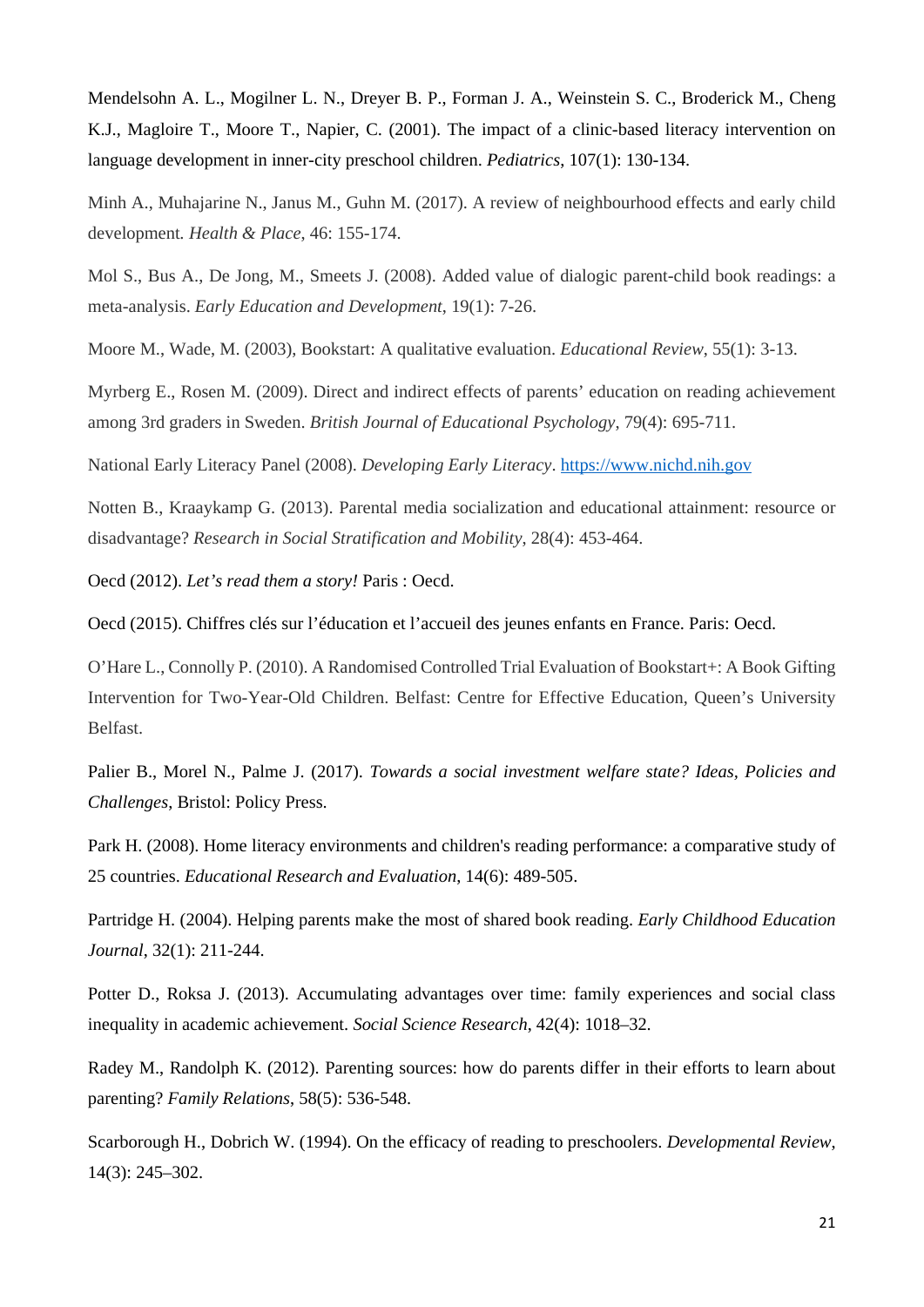Sénéchal, M. (2006). Testing the home literacy model: Parental involvement in kindergarten is differentially related to grade 4 reading comprehension, fluency, spelling, and reading for pleasure. *Scientific Studies of Reading*, 10, 59–87.

[Sharif](https://www.researchgate.net/profile/Iman_Sharif2?_sg%5B0%5D=LiE-OvD7MJMg4kBgSCqB8h5dp-SZVqZi5fkFFu7pSNW150_IhSga0v4__QjhBFEI9M1tlJo.lSTwgZqpCHBmpoAleutSTc3I458Oh_H-42NcoqssB6DZh8Kyx_DuU68kHDMpomwr8whP92HCM5m26fDEYX-LSA&_sg%5B1%5D=rPrbmPyt-iFito4pyHQPH_7RV5J9KupI1X9IRW3qh71nLUDX5BZHmrTAVu7URQEWPJ7M4dl8yh-4S_bV.8WXsQ-UPu9hky3R2hTywyAXYFgPyaEgtMvLoB7mWmoyX9BbdhaWV5MSf4YEHjgrAHWrp1m6arShYIXdXqSlAHw) I., Rieber S., Ozuah P. (2002). Exposure to Reach Out and Read and vocabulary outcomes in inner city preschoolers. *Journal of the National Medical Association,* 94(3):171-7

Sylva K., Scott S., Totsika V., Ereky-Stevens K., Crook K. (2008). Training parents to help their children read: a randomized control trial. *British Journal of Educational Psychology*, 78(3): 435–455.

Thaler R. H., Sunstein C. R. (2008). *Nudge: improving decisions about health, wealth, and happiness.* New Haven: Yale University Press,

Vandermaas-Peller M., Nelson J., Bumpass C., Sassine B. (2009). Social contexts of development: parentchild interactions during reading and play. *Journal of Early Childhood Literacy*, 9(3): 295-317.

Whitehurst G., Lonigan C. (1998). Child Development and Emergent Literacy. *Child Development*, 69(3): 848-872.

Whitehurst G. J., Arnold D. S., Epstein J. N., Angell A. L., Smith M., Fischel J. E. (1994). A picture book reading intervention in day-care and home for children from low-income families. *Developmental Psychology*, 300:679–689.

Whitehurst G. J., Zevenbergen A. A., Crone D. A., Schultz M. D., Velting O. N., Fischel J. E. (1999). Outcomes of an emergent literacy intervention from head start through second grade. *Journal of Educational Psychology*, 91:261–272.

York B., Loeb S. (2018). One step at a time: the effects of an early literacy text messaging program for parents of preschoolers. *NBER Working Paper* No. 20659.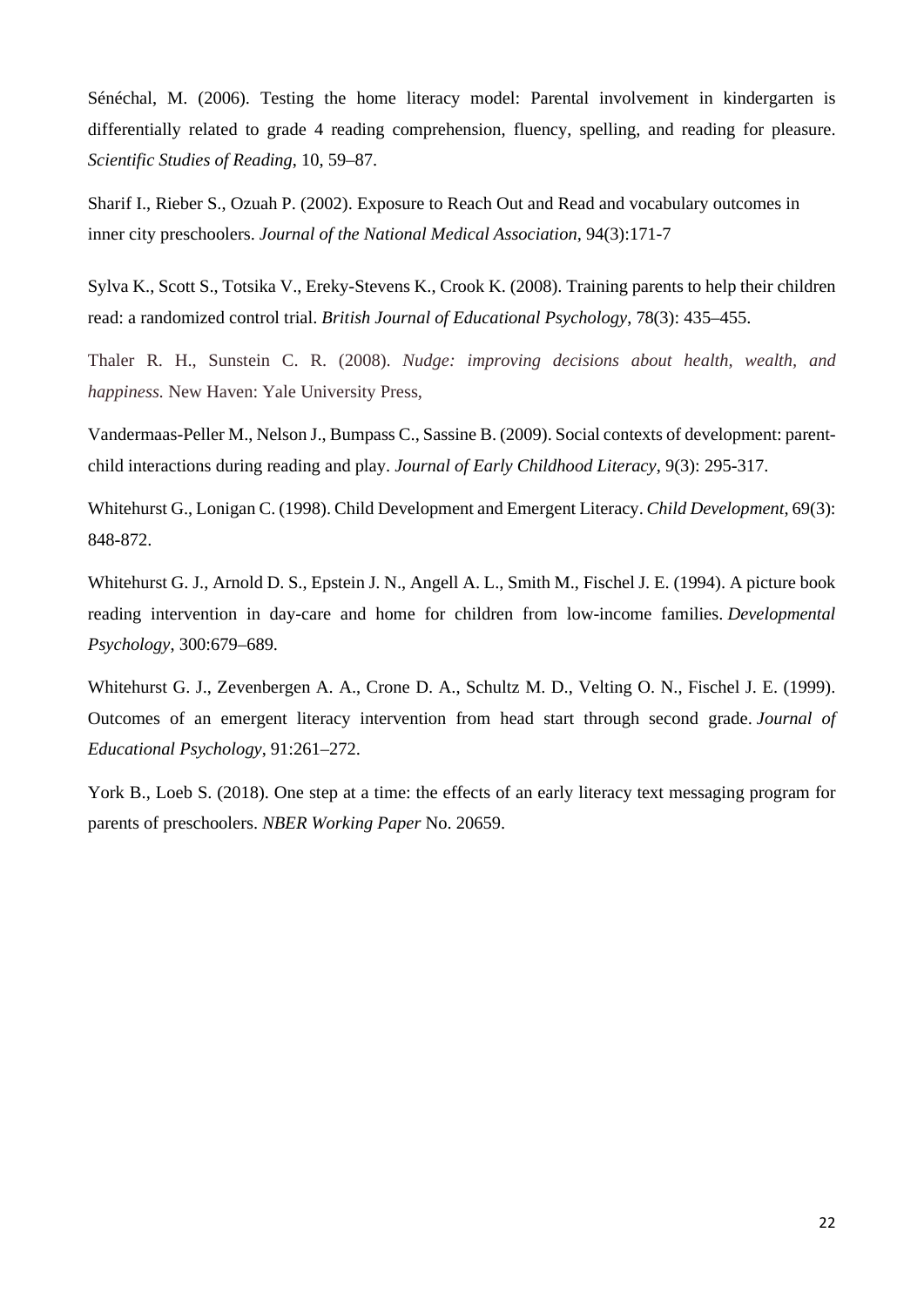|                                      |                         | % control | % treated | p-value diff. |
|--------------------------------------|-------------------------|-----------|-----------|---------------|
| Socio-demographic variables          |                         |           |           |               |
| Gender                               | Male                    | 52.2      | 49.7      | 0.278         |
|                                      | Female                  | 47.8      | 50.3      | 0.278         |
| Age in months (mean)                 |                         | 54.1      | 54.2      | 0.777         |
| Language spoken at home              | Only French             | 36.1      | 35.8      | 0.907         |
|                                      | French + other language | 36.7      | 39.4      | 0.312         |
|                                      | Only other language     | 3.3       | 2.3       | 0.256         |
|                                      | Other language + French | 13.8      | 12.9      | 0.636         |
|                                      | <b>NR</b>               | 10.1      | 9.6       | 0.855         |
| <b>Parental education</b>            | Primary                 | 5.2       | 4.4       | 0.516         |
|                                      | Lower secondary         | 13.6      | 13.3      | 0.849         |
|                                      | Upper secondary         | 22.3      | 238       | 0.503         |
|                                      | Tertiary                | 49.7      | 49.4      | 0.909         |
|                                      | <b>NR</b>               | 9.2       | 9.1       | 0.962         |
| <b>Pre-intervention measures</b>     |                         |           |           |               |
| <b>Shared book reading frequency</b> | Rarely or never         | 7.7       | 7.9       | 0.917         |
|                                      | Sometimes per month     | 24.8      | 21.6      | 0.142         |
|                                      | On a weekly basis       | 20.8      | 20.3      | 0.814         |
|                                      | On a daily basis        | 39.8      | 43.8      | 0.190         |
|                                      | <b>NR</b>               | 7.0       | 6.5       | 0.719         |
| <b>PPVT-A score</b>                  | mean                    | $-0.006$  | 0.006     | 0.829         |

### Tab. 1: Descriptive statistics on the equivalence between treated and control children before the intervention (%; N=1,725)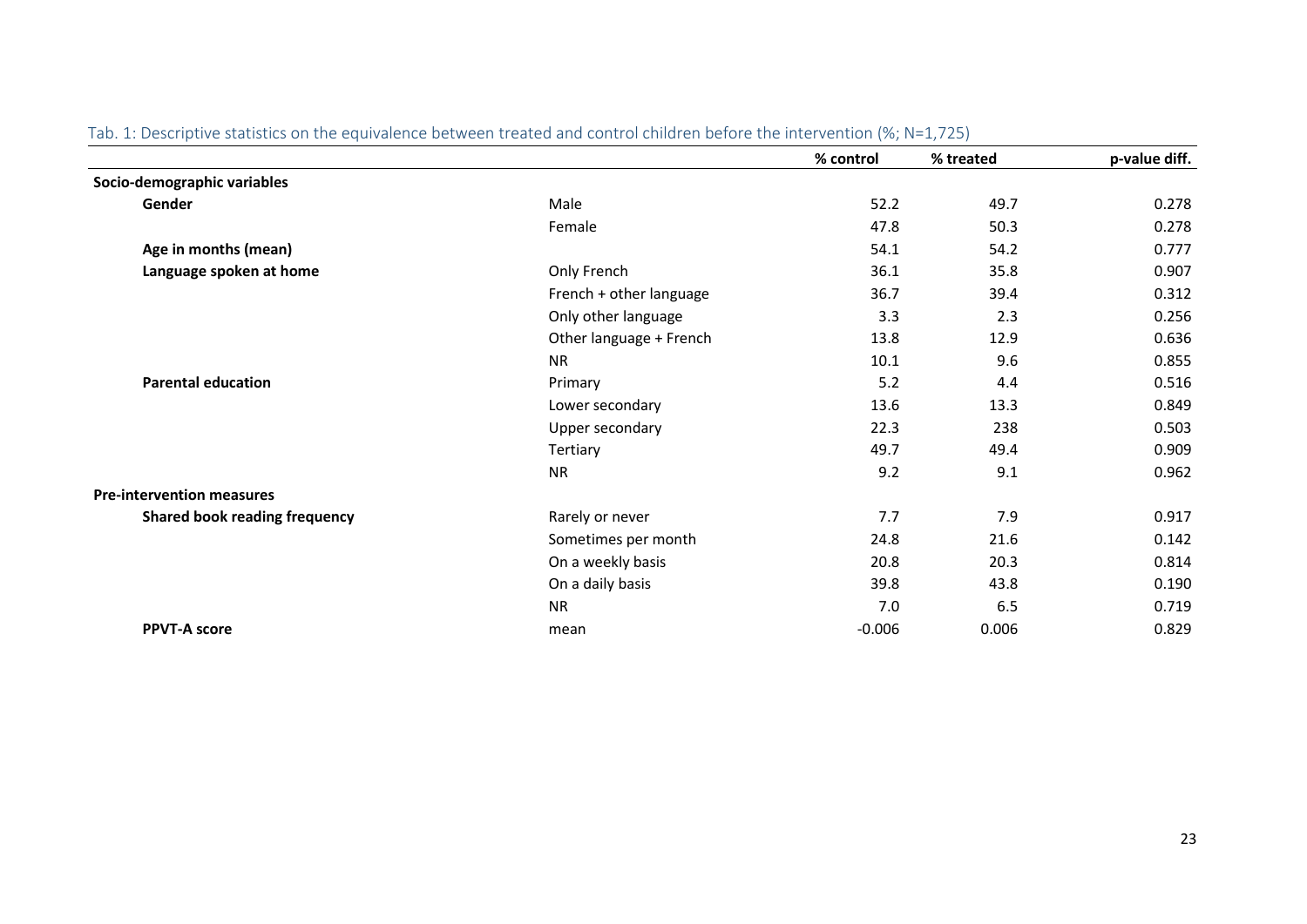Tab. 2 Children's vocabulary scores and shared book reading frequency by gender, language spoken at home and parental education before the intervention (%; N=1,725; treated and control children pooled together)

|                               | Gender   |        | Language spoken at home |                           |                               |                           |          | <b>Parental education</b> |               |          |  |  |
|-------------------------------|----------|--------|-------------------------|---------------------------|-------------------------------|---------------------------|----------|---------------------------|---------------|----------|--|--|
|                               | Male     | Female | French<br>only          | French+ other<br>language | Other language +<br>French    | Other<br>language<br>only | Primary  | Lower<br>sec.             | Upper<br>sec. | Tertiary |  |  |
| Standardized vocabulary score |          |        |                         |                           |                               |                           |          |                           |               |          |  |  |
| Mean value                    | $-0.017$ | 0.018  | 0.459                   | $-0.146$                  | $-0.591$                      | $-0.842$                  | $-0.672$ | $-0.464$                  | $-0.241$      | 0.347    |  |  |
|                               |          |        |                         |                           | Shared book reading frequency |                           |          |                           |               |          |  |  |
| Rarely or never               | 7.1      | 8.4    | 3.3                     | 7.3                       | 20.1                          | 32.7                      | 32.6     | 15.4                      | 8.5           | 2.9      |  |  |
| Sometimes per month           | 22.9     | 23.4   | 12.8                    | 32.0                      | 35.6                          | 22.4                      | 29.1     | 42.5                      | 36.3          | 13.3     |  |  |
| On a weekly basis             | 20.1     | 21.0   | 17.4                    | 24.5                      | 24.7                          | 6.1                       | 24.4     | 22.5                      | 27.6          | 18.1     |  |  |
| On a daily basis              | 42.4     | 41.3   | 65.6                    | 34.7                      | 17.1                          | 36.7                      | 11.6     | 17.5                      | 26.9          | 65.3     |  |  |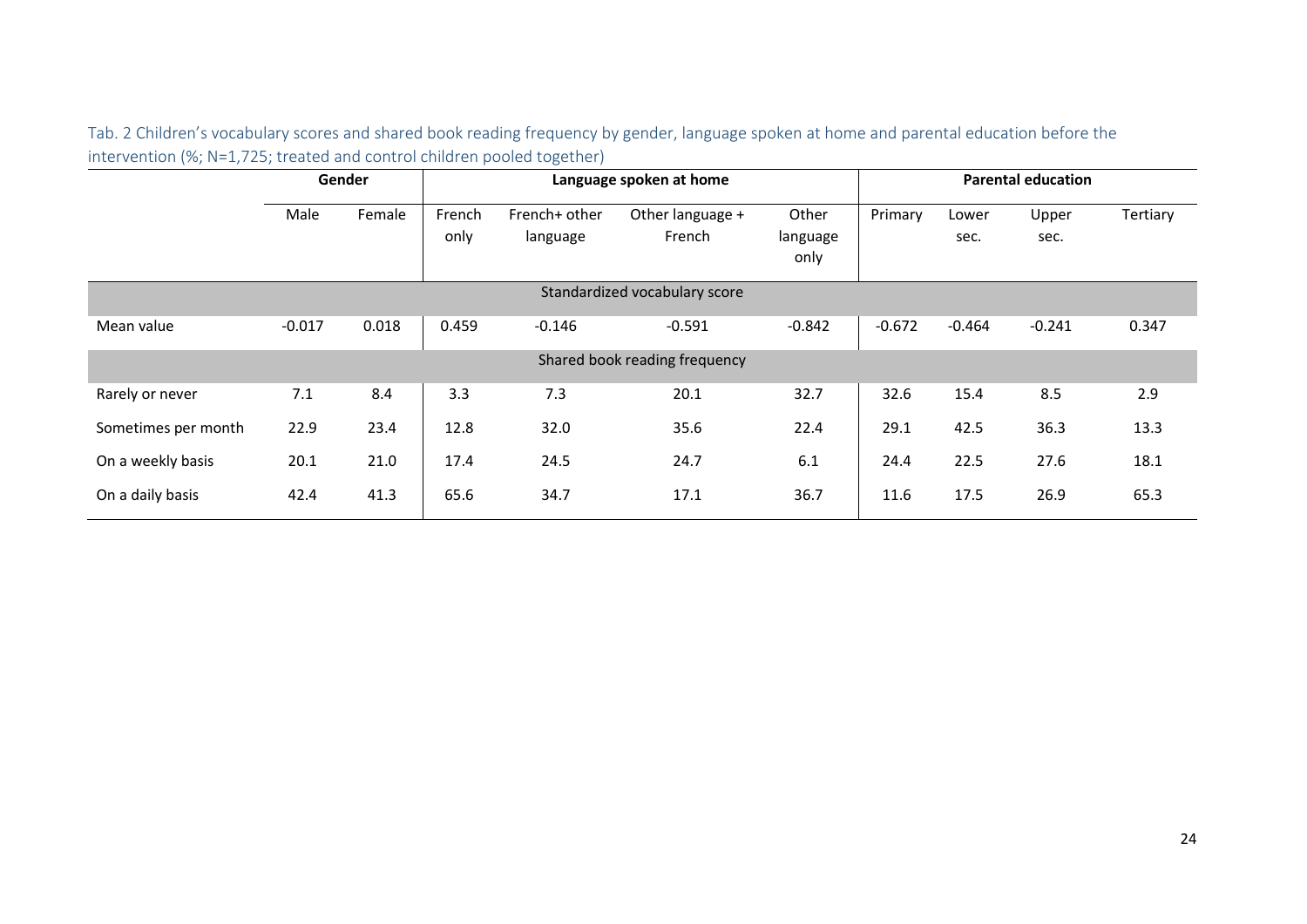|            | <b>Main</b><br>effect | Gender     |         | Language spoken<br>at<br>home |                | <b>Parental education</b> |          | <b>Vocabulary score (pre-test)</b> |             |                |
|------------|-----------------------|------------|---------|-------------------------------|----------------|---------------------------|----------|------------------------------------|-------------|----------------|
| Categories |                       | Male       | Female  | Only French                   | Also,<br>other | Less than<br>tertiary     | Tertiary | 1st<br>tertile                     | 2nd tertile | 3rd<br>tertile |
| Treatment  | $0.081***$            | $0.123***$ | 0.043   | $0.069**$                     | $0.098***$     | $0.162***$                | 0.029    | $0.071*$                           | $0.128***$  | 0.045          |
|            | (0.022)               | (0.028)    | (0.029) | (0.032)                       | (0.030)        | (0.030)                   | (0.03)   | (0.041)                            | (0.030)     | (0.036)        |
| R-squared  | 0.39                  | 0.418      | 0.384   | 0.444                         | 0.316          | 0.357                     | 0.420    | 0.195                              | 0.446       | 0.340          |

Tab. 3: Treatment effects on shared book reading daily at the post-test (linear probability models; N=1,374)

Probability differences with robust standard errors in parentheses \*\*\* p<0.01, \*\* p<0.05, \* p<0.1

#### Tab. 4: Treatment effects on children's vocabulary scores at the post-test (OLS regression models; N=1,725)

|           | <b>Main effect</b><br><b>EVIP-B</b> | <b>Main effect</b><br>EVIP-<br>r | Gender     |         | Language spoken at<br>Language spoken at<br>home $(1)$<br>home $(2)$ |                | <b>Parental education</b> |                 | <b>Vocabulary score (pre-test)</b> |          |             |                |                |
|-----------|-------------------------------------|----------------------------------|------------|---------|----------------------------------------------------------------------|----------------|---------------------------|-----------------|------------------------------------|----------|-------------|----------------|----------------|
|           |                                     |                                  | Male       | Female  | Only<br>French                                                       | Also,<br>other | Mainly<br>French          | Mainly<br>other | Less than<br>tertiary              | Tertiary | 1st tertile | 2nd<br>tertile | 3rd<br>tertile |
| Treatment | $-0.05$                             | $0.122**$                        | $0.188***$ | 0.033   | 0.111                                                                | $0.127**$      | $0.141**$                 | $-0.022$        | $0.128*$                           | 0.107    | 0.108       | 0.126          | 0.105          |
|           | (0.049)                             | (0.053)                          | (0.063)    | (0.069) | (0.075)                                                              | (0.058)        | (0.060)                   | (0.106)         | (0.069)                            | (0.066)  | (0.076)     | (0.084)        | (0.068)        |
| R-squared | 0.355                               | 0.376                            | 0.394      | 0.362   | 0.297                                                                | 0.336          | 0.331                     | 0.388           | 0.293                              | 0.337    | 0.092       | 0.052          | 0.109          |

Standardized coefficients with robust standard errors in parentheses

\*\*\* p<0.01, \*\* p<0.05, \* p<0.1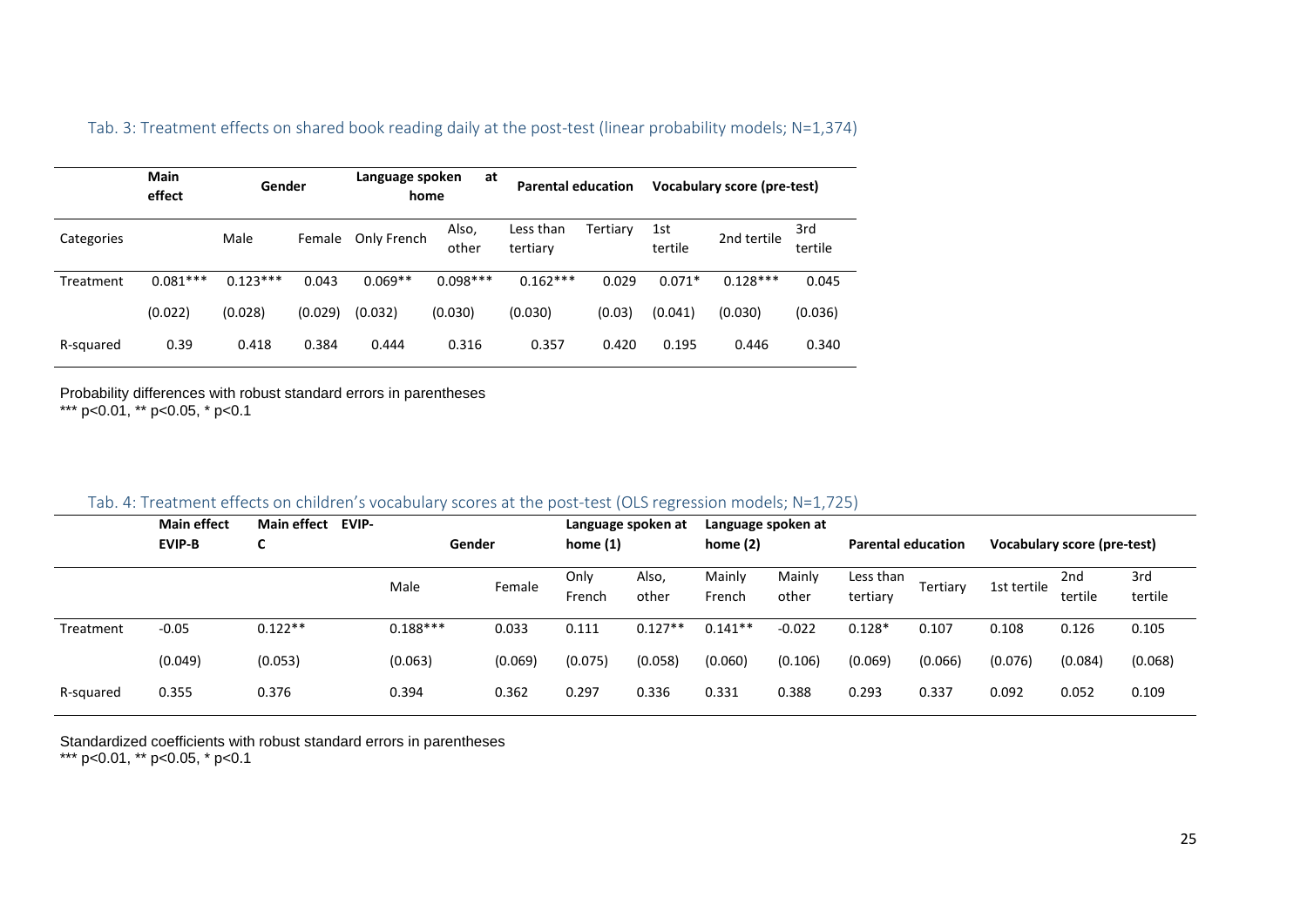Tab. 5: Heterogeneity of treatment effects on shared book reading daily and vocabulary scores at the post-test by school-level variables (linear probability and OLS regression models; N=1,374/1725)

|                        |           |            | Involvement in reading-related activities | <b>Educational resources</b> |         |            |           |  |
|------------------------|-----------|------------|-------------------------------------------|------------------------------|---------|------------|-----------|--|
| <b>Outcome</b>         |           | Low        | Medium                                    | High                         | High    | Medium     | Low       |  |
| Shared book<br>reading | Treatment | $0.107***$ | $0.088***$                                | 0.041                        | 0.057   | $0.084***$ | $0.093**$ |  |
|                        |           | (0.029)    | (0.026)                                   | (0.049)                      | (0.051) | (0.024)    | (0.036)   |  |
|                        | R-squared | 0.422      | 0.396                                     | 0.392                        | 0.451   | 0.372      | 0.448     |  |
|                        | Treatment | $0.288***$ | 0.056                                     | 0.071                        | 0.018   | 0.103      | $0.195*$  |  |
| Vocabulary score       |           | (0.094)    | (0.072)                                   | (0.150)                      | (0.140) | (0.065)    | (0.100)   |  |
|                        | R-squared | 0.390      | 0.378                                     | 0.370                        | 0.478   | 0.347      | 0.394     |  |

Probability differences and standardized coefficients with robust standard errors in parentheses \*\*\* p<0.01, \*\* p<0.05, \* p<0.1